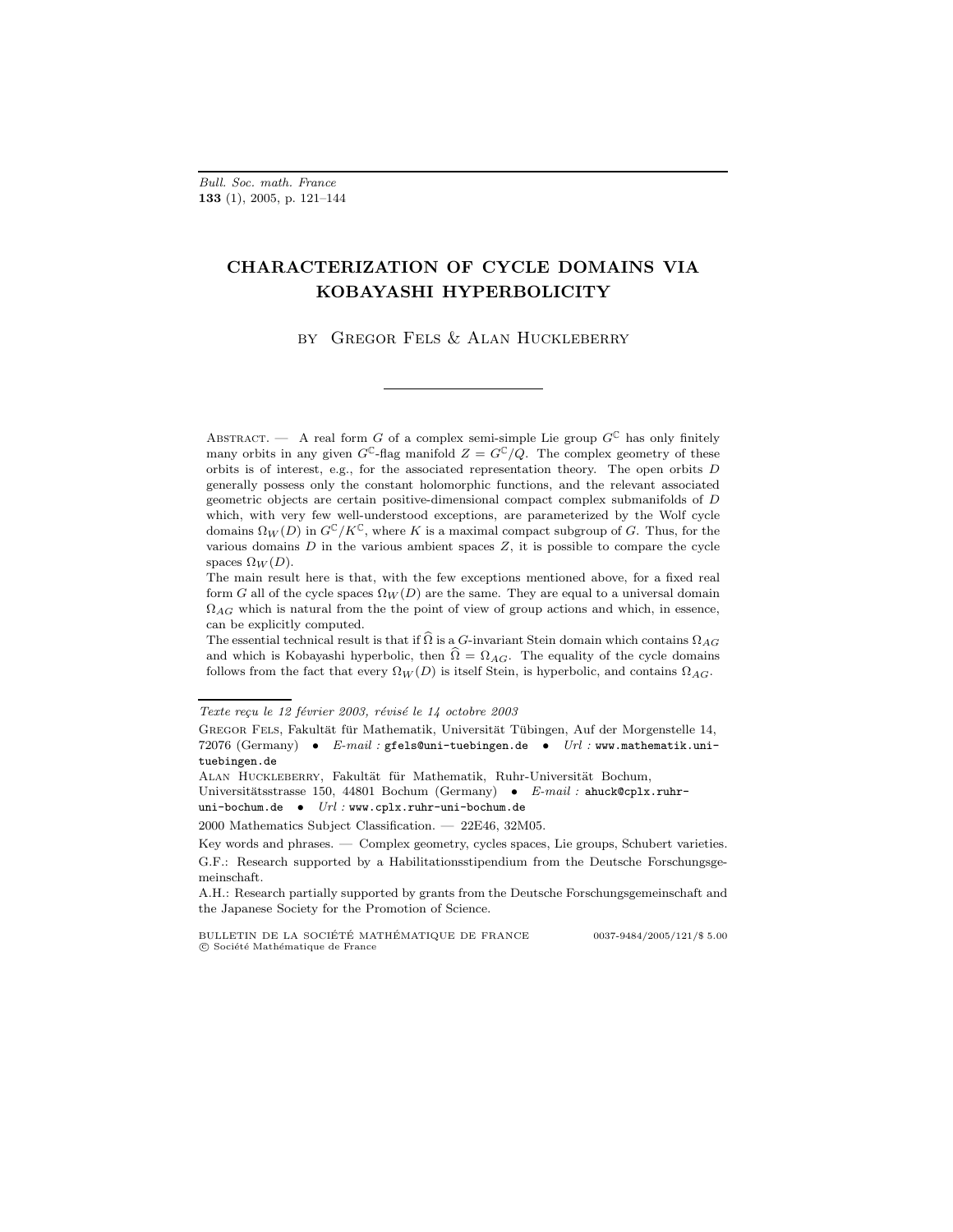RÉSUMÉ (Caractérisation de domaines de cycles par l'hyperbolicité au sens de Kobayashi)

Une forme réelle G d'un groupe de Lie semi-simple  $G^C$  n'admet qu'un nombre fini d'orbites dans toute  $G^{\mathbb{C}}$ -variété de drapeaux  $Z = G^{\mathbb{C}}/Q$ . La géométrie complexe de ces orbites est intéressante, par exemple pour la théorie de la représentation associée. Les fonctions holomorphes sur les orbites ouvertes  $D$  de  $G$  sont constantes en général; les objets géométriques importants liés à ces orbites sont des sous-variétés complexes de  $D$ de dimension positives qui, à quelques rares exceptions bien comprises, sont paramétrées par les domaines de cycles de Wolf  $\Omega_W(D) \in G^{\mathbb{C}}/K^{\mathbb{C}}$ , où K est un sous-groupe maximal compact de G. Alors, pour les domaines  $D$  dans les variétés ambiantes  $Z$ , il est possible de comparer les domaines de cycles  $\Omega_W(D)$ .

Le résultat principal de cet article, aux exceptions près mentionnées ci-dessus, est que pour une forme réelle G fixée, les domaines  $\Omega_W(D)$  sont les mêmes. Ils sont égaux à un domaine universel  $\Omega_{AG}$ , qui est canonique du point de vue d'actions de groupe et qui peut être essentiellement calculé.

Le résultat technique important est que tout domaine de Stein hyperbolique au sens de Kobayashi  $\overline{\Omega}$  qui contient  $\Omega_{AG}$  est égal à  $\Omega_{AG}$ . L'égalité des domaines de cycles s'ensuit du fait que chaque  $\Omega_W(D)$  est lui-même de Stein, hyperbolique et contient  $\Omega_{AG}$ .

#### 1. Introduction

Let  $G$  be a non-compact real semi-simple Lie group which is embedded in its complexification  $G^{\mathbb{C}}$  and consider the associated  $G$ -action on a  $G^{\mathbb{C}}$ -flag manifold  $Z = G^{\mathbb{C}}/Q$ . It is known that G has only finitely many orbits in Z; in particular, there exit open G-orbits D. In each such open orbit every maximal compact subgroup  $K$  of  $G$  has exactly one orbit  $C_0$  which is a complex submanifold (see [42]).

Let  $q := \dim_{\mathbb{C}} C_0$ , regard  $C_0$  as a point in the space  $\mathcal{C}^q(Z)$  of q-dimensional compact cycles in Z and let

$$
\Omega := G^{\mathbb{C}} \cdot C_0
$$

be the orbit in  $\mathcal{C}^q(Z)$ . Define the Wolf cycle space  $\Omega_W(D)$  to be the connected component of  $\Omega \cap C^q(D)$  which contains the base cycle  $C_0$ .

Since the above mentioned basic paper [42], there has been a great deal of work aimed at describing these cycle spaces. Even in situations where good matrix models are available this is not a simple matter. Using a variety of techniques, exact descriptions of  $\Omega_W(D)$  have been given in a number of special situations (see e.g. [1] [4], [3], [13], [17], [23], [24], [34], [38], [41], [45]).

In [16] it was conjectured that, except in the holomorphic Hermitian case where  $\Omega_W(D)$  is just the associated bounded symmetric space, the cycle spaces can be naturally identified with a certain universal domain  $\Omega_{AG}$  which only depends on G. This domain, which is precisely defined below, is a certain Ginvariant neighborhood of the Riemannian symmetric space  $M = G/K$  in its complexification  $\Omega = G^{\mathbb{C}} / K^{\mathbb{C}}$ .

tome 133 – 2005 –  $\mathrm{N}^\mathrm{O}$  1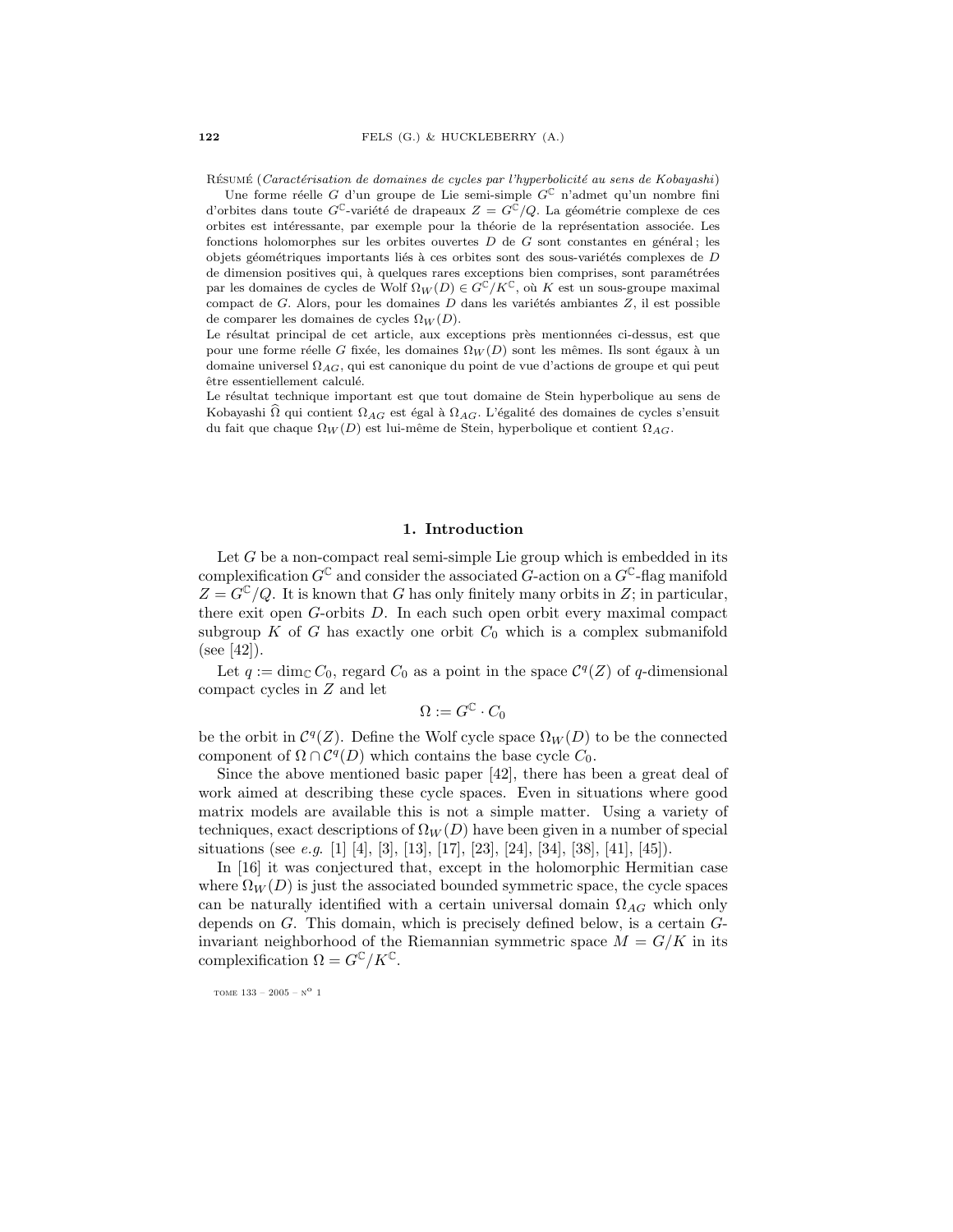The inclusion  $\Omega_{AG} \subset \Omega_W(D)$  was proved in most cases in [17] by analyzing concrete models and by using a nice general result which reduces this inclusion to special cases.

In [25], using incidence geometry given by Schubert varieties (see also [23] and [22]), it was shown that  $\Omega_W(D)$  agrees with the Schubert domain  $\Omega_S(D)$ which is defined by removing certain algebraic incidence divisors from  $\Omega$ .

The Schubert domains in turn contain a universal domain  $\Omega_I$  which is known to agree with  $\Omega_{AG}$ . The inclusion  $\Omega_{AG} \subset \Omega_I$  was proved by complex analytic methods (see [22]), but now there is an algebraic proof (see [33]) which may be more appropriate, because the situation would apriori seem to be algebraic in nature. The inclusion  $\Omega_I \subset \Omega_{AG}$  was shown in [2]. Thus,

$$
\Omega_{AG} \subset \Omega_I \subset \Omega_S(D) = \Omega_W(D).
$$

In particular  $\Omega_{AG} \subset \Omega_W(D)$ , has now been proved in complete generality. Therefore, to prove the above mentioned conjecture it is necessary to prove the opposite inclusion  $\Omega_W(D) \subset \Omega_{AG}$ .

This is a consequence of the following complex geometric characterization of  $\Omega_{AG}$  which is the main result of the present paper (see Theorem 3.4.5).

THEOREM 1.0.1. — If  $\widehat{\Omega}$  is a G-invariant domain which contains  $\Omega_{AG}$  in  $\Omega$ and which is in addition Stein and Kobayashi hyperbolic, then  $\widehat{\Omega} = \Omega$ .

Obviously  $\hat{\Omega} = \Omega_W(D)$  is G-invariant. It follows directly from the definitions that Schubert domains are Stein (see [25]). Thus  $\Omega_W(D) = \Omega_S(D)$  implies that the cycle spaces are Stein, a fact that has been known in the measurable case for some time (see [43]).

Using a slight refinement of the results in [22], we show here that, with the exception of the holomorphic Hermitian case where  $\Omega_W(D)$  is just the associated bounded symmetric space,  $\Omega_W(D)$  is naturally embedded in  $\Omega$  as a Kobayashi hyperbolic domain.

Consequently, with this well-understood exception, the above theorem together with the inclusion  $\Omega_{AG} \subset \Omega_W(D)$  shows that  $\Omega_W(D) = \Omega_{AG}$ .

Before going to the main body of our work, let us set the notation.

Let  $M = G/K$  be the associated Riemannian symmetric space of nonpositive curvature embedded in  $M^{\mathbb{C}} = G^{\mathbb{C}}/K^{\mathbb{C}}$  as an orbit of the same base point  $x_0$  as was chosen above in the discussion of cycle spaces.

Denote by  $\theta$  a Cartan involution on  $\mathfrak{g}^{\mathbb{C}}$  which restricts to a Cartan involution on g such that  $Fix(\theta_{\vert \mathfrak{g}}) = \mathfrak{k}$  is the Lie algebra of the given maximal compact subgroup K. The anti-holomorphic involution  $\sigma : \mathfrak{g}^{\mathbb{C}} \to \mathfrak{g}^{\mathbb{C}}$  which defines  $\mathfrak{g}$ commutes with  $\theta$  as well as with the holomorphic extension  $\tau$  of  $\theta_{\lg}$  to  $\mathfrak{g}^{\mathbb{C}}$ .

Let **u** be the fixed point set of  $\theta$  in  $\mathfrak{g}^{\mathbb{C}}$ , U be the associated maximal compact subgroup of  $G^{\mathbb{C}}$  and define  $\Sigma$  to be the connected component containing  $x_0$  of  ${x \in U \cdot x_0 : G_x \text{ is compact}}$ . Set  $\Omega_{AG} := G \cdot \Sigma$ .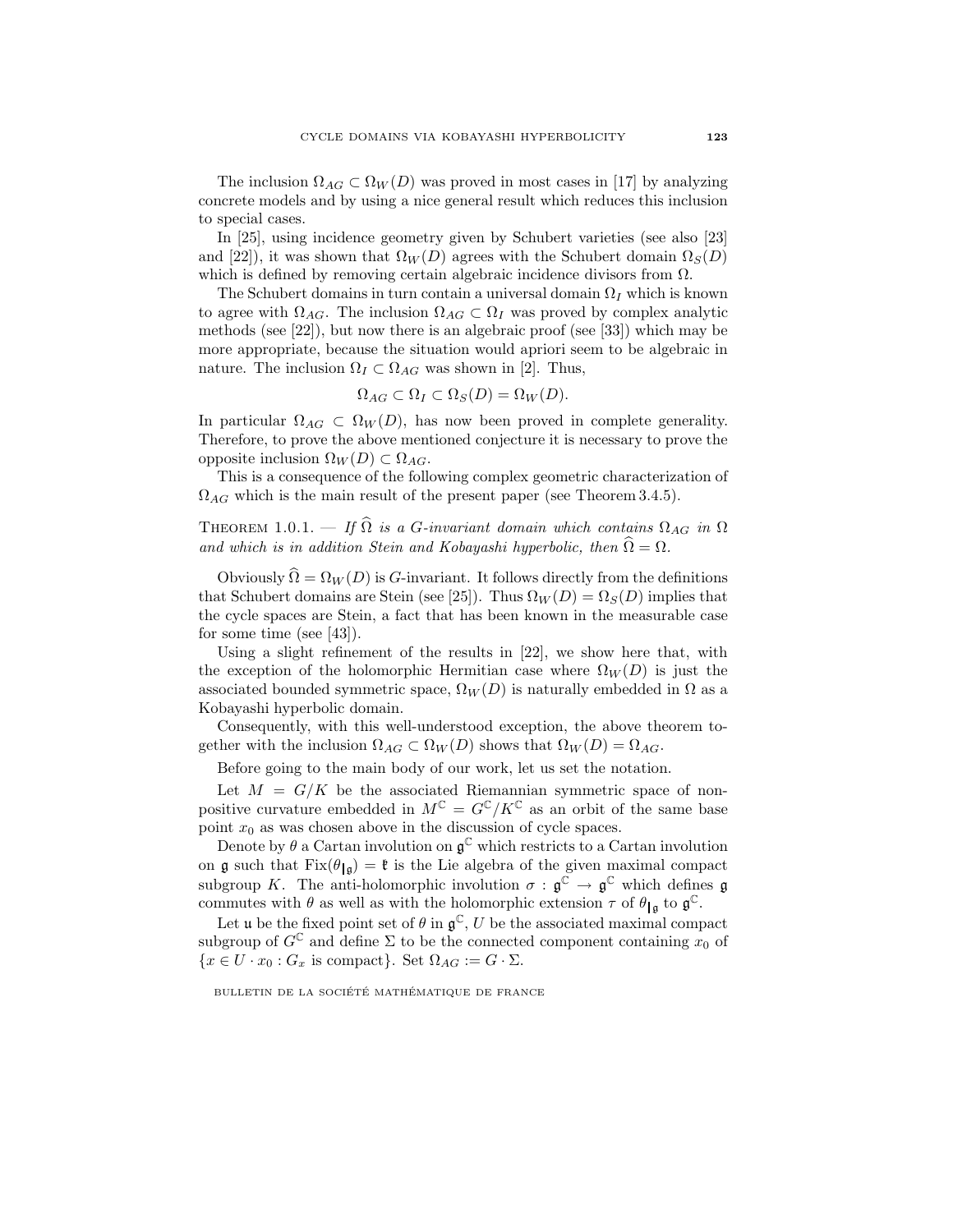To cut down on the size of  $\Sigma$ , one considers a maximal Abelian subalgebra  $\mathfrak a$ in p (where  $g = \mathfrak{k} \oplus \mathfrak{p}$  is the Cartan decomposition of g) and notes that  $G \cdot (\exp(i\mathfrak{a}) \cap \Sigma) \cdot x_0 = \Omega_{AG}.$ 

In fact there is an explicitly defined neighborhood  $\omega_{AG}$  of  $0 \in \mathfrak{a}$  such that  $i\omega_{AG}$  is mapped diffeomorphically onto its images  $\exp(i\omega_{AG})$  and  $\exp(i\omega_{AG})\cdot x_0$ and  $\Omega_{AG} = G \cdot \exp(i\omega_{AG}) \cdot x_0$ .

The set  $\omega_{AG}$  is defined by the set of roots  $\Phi(\mathfrak{a})$  of the adjoint representation of  $\alpha$  on  $\beta$ : It is the connected component containing  $0 \in \alpha$  of the set which is obtained from **a** by removing the root hyperplanes  $\{\mu = \frac{1}{2}\pi\}$  for all  $\mu \in \Phi$ . It is convex and is invariant under the action of the Weyl group  $W(\mathfrak{a})$  of the symmetric space  $G/K$ .

Modulo  $W(\mathfrak{a})$ , the set  $\exp(i\omega_{AG}) \cdot x_0$  is a geometric slice for the G-action on  $\Omega_{AG}$ . From this root point of view,  $\Sigma$  can be seen to be the set of points which are at most half way from  $x_0$  to the cut-point locus in the compact Riemannian symmetric space  $U/K$  (see [11]).

## 2. Spectral properties of  $\Omega_{\rm AG}$

### 2.1. Linearization. — The map

$$
\eta: G^{\mathbb{C}} \longrightarrow \mathrm{Aut}_{\mathbb{R}}(\mathfrak{g}^{\mathbb{C}}), \quad x \longmapsto \sigma \circ \mathrm{Ad}(x) \circ \tau \circ \mathrm{Ad}(x^{-1}),
$$

provides a suitable linearization of the setting at hand. The idea of using this linearization in the context of double coset spaces is due to T. Masuki. Some of the results in this and the following section on the Jordan decomposition can be found in  $\S 4$  of  $[32]$ . In particular, in  $\S 3.2$  for the sake of completeness we give proofs of his Proposition 3 and Proposition 4. In this section elementary properties of  $\eta$  are summarized.

Let  $G^{\mathbb{C}}$  act on  $\text{Aut}_{\mathbb{R}}(\mathfrak{g}^{\mathbb{C}})$  by  $h \cdot \varphi := \text{Ad}(h) \circ \varphi \circ \text{Ad}(h^{-1}).$ 

LEMMA 2.1.1 (G-equivariance). — For  $h \in G$  it follows that  $\eta(h \cdot x) = h \cdot \eta(x)$ for all  $x \in G^{\mathbb{C}}$ .

Proof. — By definition  $\eta(h \cdot x) = \sigma \text{Ad}(h) \text{Ad}(x) \tau \text{Ad}(x^{-1}) \text{Ad}(h^{-1})$ . Since h belongs to G, it follows that  $\sigma$  and Ad(h) commute and the desired result is immediate.  $\Box$ 

The normalizer of  $K^{\mathbb{C}}$  in  $G^{\mathbb{C}}$  is denoted by  $N^{\mathbb{C}} := N_{G^{\mathbb{C}}}(K^{\mathbb{C}})$ . It is indeed the complexification of  $N := N_U(K)$ .

LEMMA 2.1.2 ( $N^{\mathbb{C}}$ -invariance). — The map  $\eta$  factors through a G-equivariant embedding of  $G^{\mathbb{C}}/N^{\mathbb{C}}$ :

$$
\eta(x) = \eta(y) \iff y = xg^{-1}
$$
 for some  $g \in N^{\mathbb{C}}$ .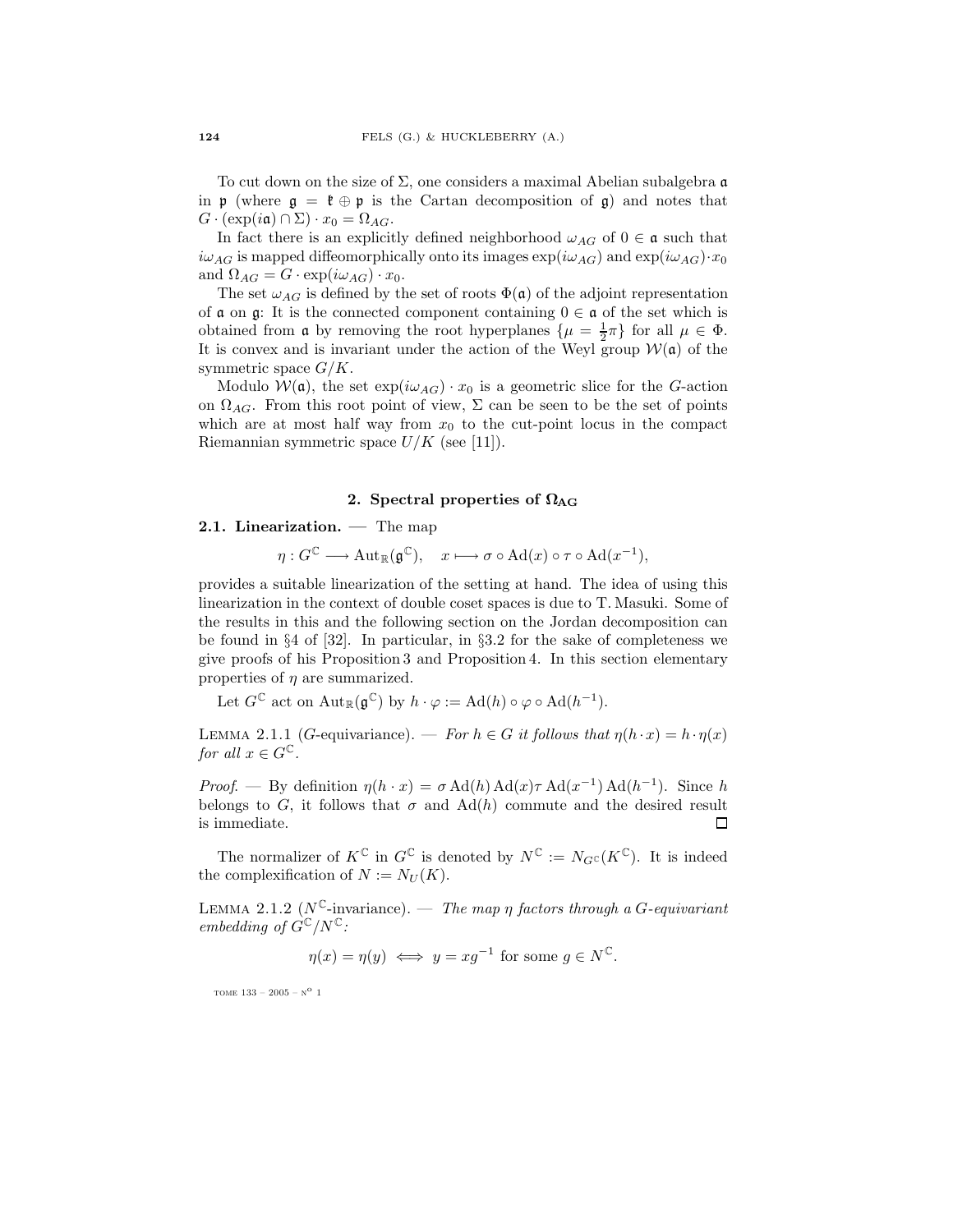*Proof.* — We may write  $y = xg^{-1}$  for some  $g \in G^{\mathbb{C}}$ . Thus it must be shown that  $\eta(x) = \eta(xg^{-1})$  if and only if  $g \in N^{\mathbb{C}}$ . But  $\eta(x) = \eta(xg^{-1})$  is equivalent to  $\text{Ad}(g)\tau = \tau \text{Ad}(g)$ , which, in turn, is equivalent to the fact that  $\text{Ad}(g)$  stabilizes the complexified Cartan decomposition  $\mathfrak{g}^{\mathbb{C}} = (\mathfrak{g}^{\mathbb{C}})^{\tau} \oplus (\mathfrak{g}^{\mathbb{C}})^{-\tau} = \mathfrak{k}^{\mathbb{C}} \oplus \mathfrak{p}^{\mathbb{C}}.$ 

Now, if  $\text{Ad}(g)$  stabilizes  $\mathfrak{k}^{\mathbb{C}} \oplus \mathfrak{p}^{\mathbb{C}}$ , then  $\text{Ad}(g)(\mathfrak{k}^{\mathbb{C}}) = \mathfrak{k}^{\mathbb{C}}$ , *i.e.*,  $g \in N^{\mathbb{C}}$ . On the other hand, given any  $g \in N^{\mathbb{C}}$ , it follows  $\text{Ad}(g)(\mathfrak{p}^{\mathbb{C}}) = \mathfrak{p}^{\mathbb{C}}$ , because  $\mathfrak{p}^{\mathbb{C}}$  is the orthogonal complement of  $\mathfrak{k}^{\mathbb{C}}$  with respect to the Killing form of  $\mathfrak{g}^{\mathbb{C}}$ .

Note that  $N^{\mathbb{C}}/K^{\mathbb{C}}$  is a finite Abelian group (see [15] for a classification). Consequently, up to finite covers,  $\eta$  is an embedding of the basic space  $G^{\mathbb{C}}/K^{\mathbb{C}}$ .

The involutions  $\sigma$  and  $\tau$  are regarded as acting on  $\text{Aut}_{\mathbb{R}}(\mathfrak{g}^{\mathbb{C}})$  by conjugation. On  $\text{Im}(\eta)$  their behavior is particularly simple.

LEMMA 2.1.3 (Action of the basic involutions). — For all  $x \in G^{\mathbb{C}}$  it follows that

1)  $\eta(\tau(x)) = \tau(\eta(x)),$ 

$$
2)\ \sigma(\eta(x))=\eta(x)^{-1},
$$

In particular Im( $\eta$ ) is both  $\sigma$ - and  $\tau$ -invariant.

*Proof.* — Let  $\varphi_* : \mathfrak{g}^{\mathbb{C}} \to \mathfrak{g}^{\mathbb{C}}$  denote the differential of  $\varphi : G^{\mathbb{C}} \to G^{\mathbb{C}}$  and Int $(x)$ :  $G^{\mathbb{C}} \to G^{\mathbb{C}}$  be defined by Int $(x)(z) := xzx^{-1}$ . The first statement follows directly from the facts that  $\sigma$  and  $\tau$  commute and

$$
\tau \operatorname{Ad}(x)\tau = (\tau \operatorname{Int}(x)\tau)_* = \operatorname{Int}(\tau(x))_* = \operatorname{Ad}(\tau(x)).
$$

For the second statement note that  $\sigma\eta(x) = \text{Ad}(x)\tau \text{Ad}(x^{-1})$ , and thus  $\eta(x)\sigma\eta(x)=\sigma.$ □

We have seen that  $\eta$  is a G-equivariant map which induces a finite equivariant map  $\eta: G^{\mathbb{C}}/K^{\mathbb{C}} \to \text{Aut}_{\mathbb{R}}(\mathfrak{g}^{\mathbb{C}})$ . We will shortly see that the image  $\eta(\hat{G}^{\mathbb{C}}/K^{\mathbb{C}})$  is also closed in  ${\rm Aut}_{\mathbb R}(\mathfrak g^\mathbb C).$  Hence, for a characterization of G-orbits in  $G^{\mathbb C}/K^{\mathbb C}$  and their topological properties we may identify  $G^{\mathbb{C}}/K^{\mathbb{C}}$  with its image in  $\text{Aut}_{\mathbb{R}}(\mathfrak{g}^{\mathbb{C}})$ on which G acts by conjugation.

The following special case of a general result on conjugacy classes (see [26, p. 117] and [7]) is of basic use.

LEMMA 2.1.4. — Let V be a finite-dimensional  $\mathbb{R}\text{-vector space}, H$  a closed reductive algebraic subgroup of  $GL_{\mathbb{R}}(V)$  and  $s \in GL_{\mathbb{R}}(V)$  an element which normalizes H. Regard H as acting on  $GL_{\mathbb{R}}(V)$  by conjugation. Then, for a semi-simple s the orbit  $H \cdot s$  is closed.

COROLLARY 2.1.5. — The image  $\text{Im}(\eta)$  is closed in  $\text{Aut}_{\mathbb{R}}(\mathfrak{g}^{\mathbb{C}})$ .

*Proof.* — It is enough to show that  $G^{\mathbb{C}}.\tau = \{ \text{Ad}(g)\tau \text{Ad}(g^{-1}) : g \in G^{\mathbb{C}} \}$  is closed in Aut<sub>C</sub>( $\mathfrak{g}^{\mathbb{C}}$ ). Since  $\tau$  is semi-simple and normalizes  $G^{\mathbb{C}}$  in this representation, this follows from Lemma 2.1.4.  $\Box$ 

BULLETIN DE LA SOCIÉTÉ MATHÉMATIQUE DE FRANCE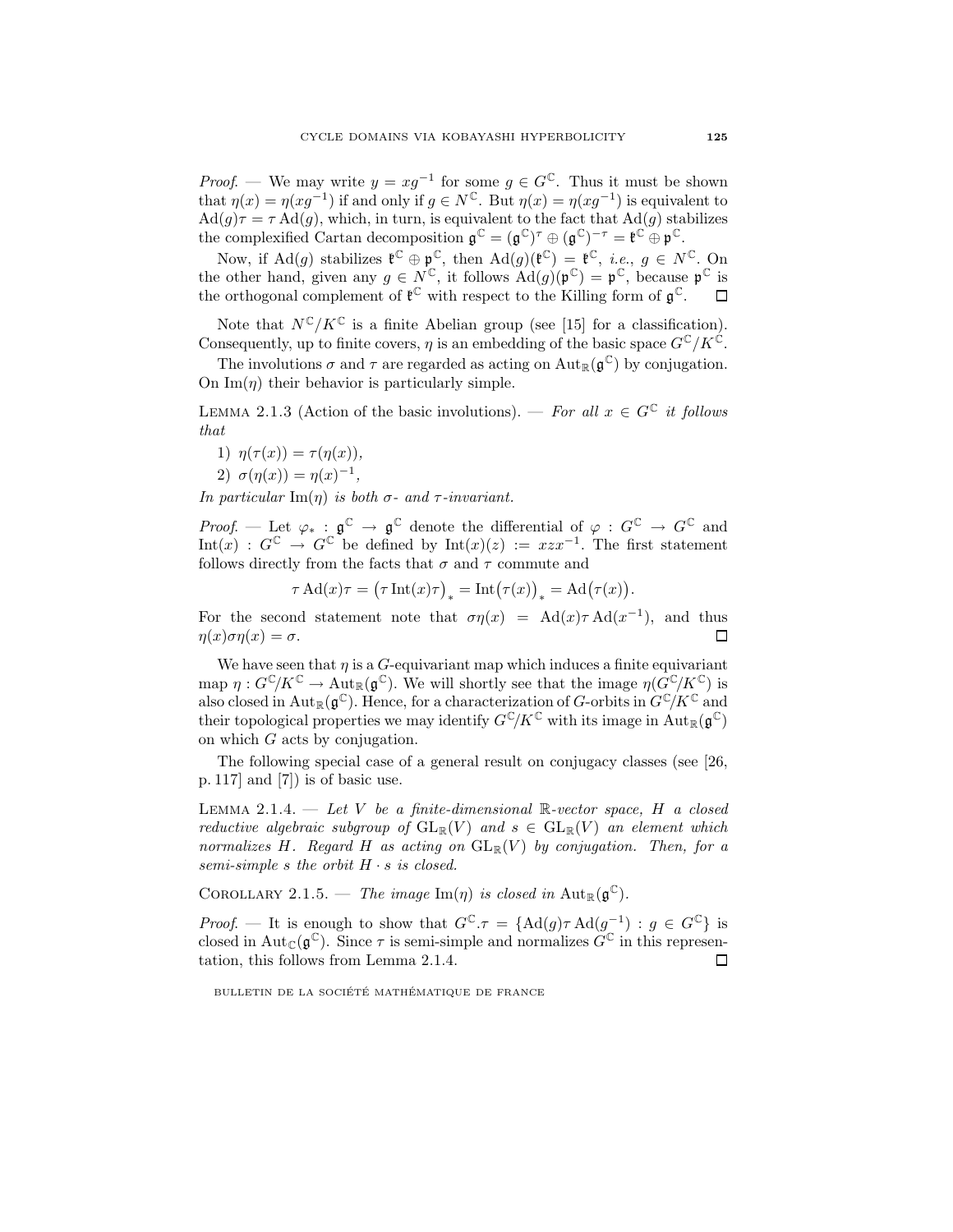Using a bit of invariant theory over  $\mathbb{R}$ , we are able to carry over the standard result on orbits in the complex case (see [32, Prop. 4]).

PROPOSITION 2.1.6. — If  $\eta(x) = s$  is semi-simple, then  $G \cdot x$  is closed.

*Proof.* — It is enough to show that  $G \cdot s$  is closed. By Lemma 2.1.4 the complex orbit  $G^{\mathbb{C}} \cdot s$  is closed. Define  $\hat{\sigma} : \text{Aut}_{\mathbb{R}}(\mathfrak{g}^{\mathbb{C}}) \to \text{Aut}_{\mathbb{R}}(\mathfrak{g}^{\mathbb{C}})$  by  $\hat{\sigma}(\varphi) = (\sigma(\varphi))^{-1}$ . Here  $\sigma$  acts by conjugation as usual.

Now Im(*n*) belongs to the fixed point set Fix( $\hat{\sigma}$ ) and since  $G^{\mathbb{C}} \cdot s \cap \text{Fix}(\hat{\sigma})$ consists of only finitely many G-orbits (see [9]), it follows that  $G \cdot s$  is closed.  $\Box$ 

**2.2.** Jordan Decomposition. — Here x denotes an arbitrary element of  $G^{\mathbb{C}}$ and  $su = us = \eta(x)$  is its Jordan decomposition in  $GL_{\mathbb{R}}(\mathfrak{g}^{\mathbb{C}})$ . Since  $Aut_{\mathbb{R}}(\mathfrak{g}^{\mathbb{C}})$  is algebraic,  $s, u \in Aut_{\mathbb{R}}(\mathfrak{g}^{\mathbb{C}})$  as well. If  $\eta(x) = us$  is not semi-simple, *i.e.*,  $u \neq 1$ , consider  $\xi = \log(u) \in \text{End}_{\mathbb{R}}(\mathfrak{g}^{\mathbb{C}})$ . Since  $\xi$  is nilpotent,  $t \mapsto \exp(t\xi)$  is an algebraic map and  $\exp(\mathbb{Z}\xi) \subset \text{Aut}_{\mathbb{R}}(\mathfrak{g}^{\mathbb{C}})$ . It follows that  $\exp(t\xi) \in \text{Aut}_{\mathbb{R}}(\mathfrak{g}^{\mathbb{C}})$  for all  $t \in \mathbb{R}$ . In particular, u is in the connected component  $Aut_{\mathbb{R}}(\mathfrak{g}^{\mathbb{C}})^0$ , and  $\xi$  is a derivation:  $\xi = \text{ad}(N)$  for some nilpotent  $N \in \mathfrak{g}^{\mathbb{C}}$ . Finally,  $u = \text{Ad}(\exp(N)) = \exp(\text{ad }N)$ .

Given an element  $z \in \text{Aut}_{\mathbb{R}}(\mathfrak{g}^{\mathbb{C}})$ , let  $(\mathfrak{g}^{\mathbb{C}})^{z} = \{X \in \mathfrak{g}^{\mathbb{C}} : z(X) = X\}$  denote the subalgebra of fixed points. Observe also that if  $\nu : \mathfrak{g}^{\mathbb{C}} \to \mathfrak{g}^{\mathbb{C}}$  is any involution such that  $\nu(z) = z$  or  $\nu(z) = z^{-1}$ , then the subalgebra  $(\mathfrak{g}^{\mathbb{C}})^z$  is *v*-stable. For z semi-simple the subalgebra  $(\mathfrak{g}^{\mathbb{C}})^z$  is reductive.

PROPOSITION 2.2.1 (Lifting of the Jordan decomposition)

For  $x \in G^{\mathbb{C}}$  with Jordan decomposition  $\eta(x) = u \cdot s$  there exists a nilpotent element  $N \in (\mathfrak{g}^{\mathbb{C}})^s \cap i\mathfrak{g}$  such that

- 1)  $u = \text{Ad}(\exp(N)),$
- 2)  $\eta(\exp(\frac{1}{2}N) \cdot x) = s.$

*Proof.* — Let  $N \in \mathfrak{g}^{\mathbb{C}}$  be the element with  $u = \text{Ad}(\exp(N))$  as explained above. First we show that  $N \in (\mathfrak{g}^{\mathbb{C}})^s \cap i\mathfrak{g}$ . From Lemma 2.1.3(2) it follows that  $\sigma(\eta(x)) = \sigma(us) = s^{-1}u^{-1}$ . This implies  $\sigma(u) = u^{-1}$  or, equivalently,  $\sigma(N) = -N$ , *i.e.*,  $N \in i\mathfrak{g}$ . Secondly, the statement that  $\text{Ad}(\exp(N))$  commutes with s is equivalent to  $se^{ad(N)}s^{-1} = e^{ad(N)}$  which is the same as  $s(N) = N$ in the semi-simple case. Thus  $N \in (\mathfrak{g}^{\mathbb{C}})^s \cap i\mathfrak{g}$ .

Finally, since  $N \in (\mathfrak{g}^{\mathbb{C}})^s$ , it follows that  $\text{Ad}(\exp(tN))$  commutes with s for all  $t \in \mathbb{R}$ . Having also in mind that  $\sigma(N) = -N$ , it follows that

$$
\eta(\exp \frac{1}{2}N \cdot x) = \sigma \operatorname{Ad}(\exp \frac{1}{2}N) \operatorname{Ad}(x)\tau \operatorname{Ad}(x^{-1}) \operatorname{Ad}(\exp -\frac{1}{2}N)
$$
  
\n
$$
= \operatorname{Ad}(\exp -\frac{1}{2}N) \cdot \sigma \operatorname{Ad}(x)\tau \operatorname{Ad}(x^{-1}) \cdot \operatorname{Ad}(\exp -\frac{1}{2}N)
$$
  
\n
$$
= \operatorname{Ad}(\exp -\frac{1}{2}N) \cdot su \cdot \operatorname{Ad}(\exp -\frac{1}{2}N)
$$
  
\n
$$
= s \cdot \operatorname{Ad}(\exp -\frac{1}{2}N) \cdot u \cdot \operatorname{Ad}(\exp -\frac{1}{2}N) = s.
$$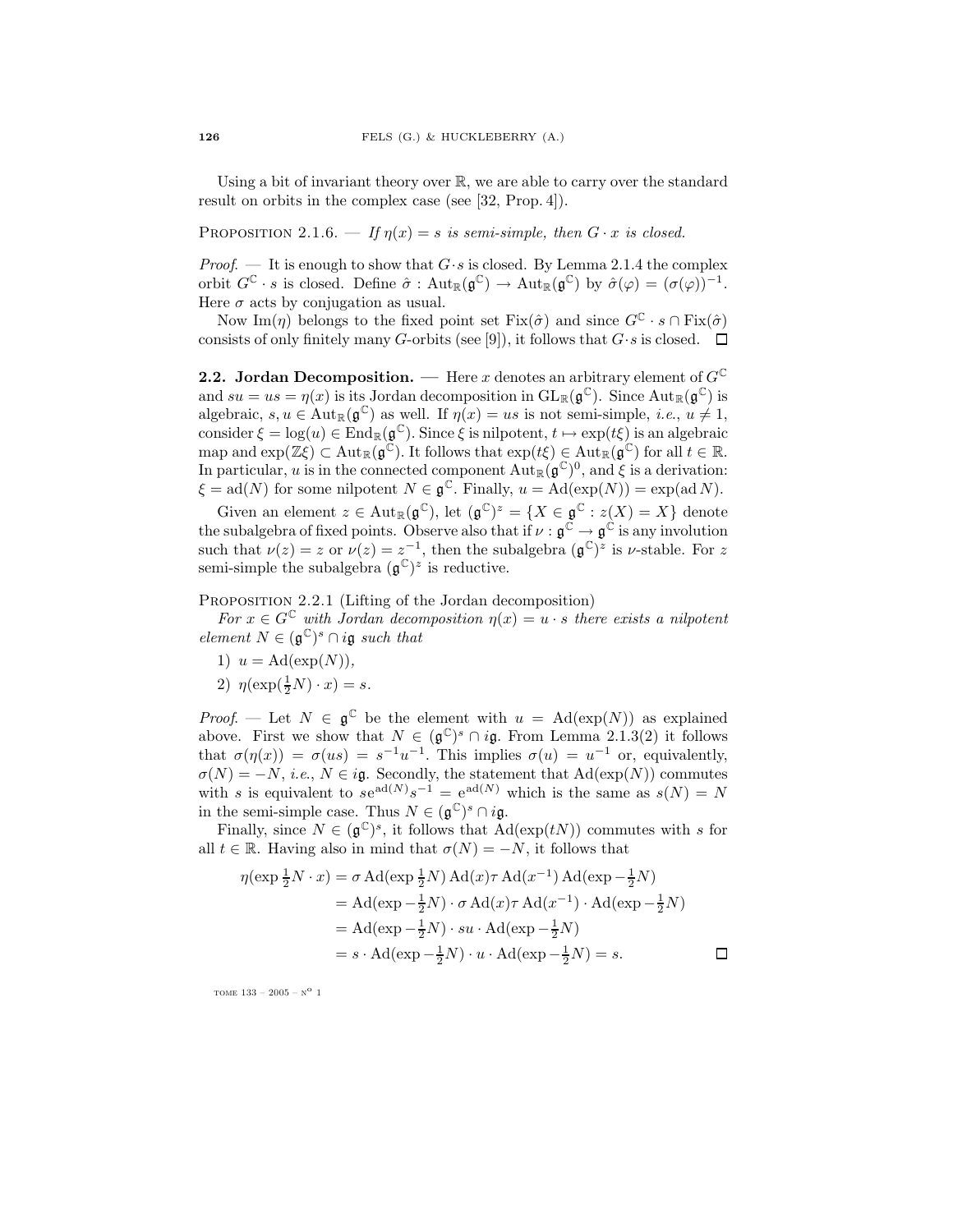Observe now that since  $\sigma(s) = s^{-1}$ ,  $(\mathfrak{g}^{\mathbb{C}})^s$  is a  $\sigma$ -stable reductive subalgebra. Let  $(\mathfrak{g}^{\mathbb{C}})^s = \mathfrak{h} \oplus \mathfrak{q}$  be its  $\sigma$ -eigenspace decomposition. We now build an appropriate  $\mathfrak{sl}_2$ -triple  $(E, H, F)$  around  $N = E$  in  $(\mathfrak{g}^{\mathbb{C}})^s$ .

LEMMA 2.2.2. — Let  $E \in (\mathfrak{g}^{\mathbb{C}})^s \cap i\mathfrak{g}$  be an arbitrary non-trivial nilpotent element. There exists an  $\mathfrak{sl}_2$ -triple  $(E, H, F)$  in  $(\mathfrak{g}^{\mathbb{C}})^s$ , i.e.,

$$
[E, F] = H
$$
,  $[H, E] = 2E$  and  $[H, F] = -2F$ 

such that  $E, F \in \mathfrak{q}$  and  $H \in \mathfrak{h}$ .

*Proof.* — Since  $(\mathfrak{g}^{\mathbb{C}})^s$  is reductive, there exists a  $\mathfrak{sl}_2$ -triple  $(E, H, F)$  in  $(\mathfrak{g}^{\mathbb{C}})^s$ by the theorem of Jacobson-Morozov. It can be chosen to be  $\sigma$ -compatible.

To see this, split  $H = H^{\sigma} + H^{-\sigma}$  with respect to the  $\sigma$ -eigenspace decomposition of  $(\mathfrak{g}^{\mathbb{C}})^s$ . Since  $[H, E] = 2E$  and  $\sigma(E) = -E$ , it follows that

$$
[H^{-\sigma}, E] = 0.
$$

Hence, we may assume that  $H = H^{\sigma}$  (see [8, Chap. VIII, §11, Lemme 6]). Observe further that in this case one has  $[E, F] = [E, (F)^{-\sigma}] = H$  and  $[H,(F)^{-\sigma}] = (F)^{-\sigma}$ . The desired result follows then from the uniqueness of the third element  $F$  in a  $\mathfrak{sl}_2$ -triple.  $\Box$ 

Now we have all the ingredients which are needed to give a complete characterization of the closed orbits in  $\text{Im}(\eta)$  (see [32, Prop. 3]):

PROPOSITION 2.2.3 (Closed orbits). — If  $\eta(x) = us$  is the Jordan decomposition, then the orbit  $G \cdot \eta(x) = G \cdot (su)$  contains the closed orbit  $G \cdot s$  in its closure  $\overline{G \cdot \eta(x)}$ . In particular,  $G \cdot \eta(x)$  is closed if and only if  $\eta(x)$  is semisimple and  $s \in Im(\eta)$ .

*Proof.* — Let  $u = \text{Ad}(\exp N)$  with N as in Proposition 2.2.1. Hence, by Lemma 2.2.2 there is a  $\mathfrak{sl}_2$ -triple  $(N, H, F)$   $(E = N)$  such that  $[tH, N] = 2tN$ , *i.e.*, Ad(exp tH)(N) =  $e^{2t}N$  for every  $t \in \mathbb{R}$ . Note also that  $exp(\mathbb{R}H) \subset$  $G \cap \exp(\mathfrak{g}^{\mathbb{C}})^s$  by construction of the  $\mathfrak{sl}_2$ -triple. It follows that

$$
\eta(\exp tH \cdot x) = \exp tH \cdot (us) = \text{Ad}(\exp tH) \cdot us \cdot \text{Ad}(\exp -tH)
$$
  
= Ad(\exp tH) \cdot u \cdot \text{Ad}(\exp -tH) \cdot s  
= Ad(\exp tH) \text{Ad}(\exp N) \text{Ad}(\exp -tH) \cdot s  
= Ad(\exp e^{2t}N) \cdot s.

For  $t \to -\infty$  it follows lim  $\exp tH \cdot (us) = \text{Ad}(\exp e^{2t}N) \cdot s = s$ . Hence, the closed orbit  $G \cdot s$  lies in the closure of  $G \cdot (us)$ . In particular  $G \cdot (us)$  is non-closed if  $u \neq 1$ , *i.e.*, if  $\eta(x)$  is not semi-simple. This, together with Proposition 2.1.6 implies that  $G \cdot \eta(x)$  is closed if and only if  $\eta(x)$  is semi-simple. Recall that the image Im( $\eta$ ) is closed. This forces  $s \in \text{Im}(\eta)$  and the proof is now complete.  $\Box$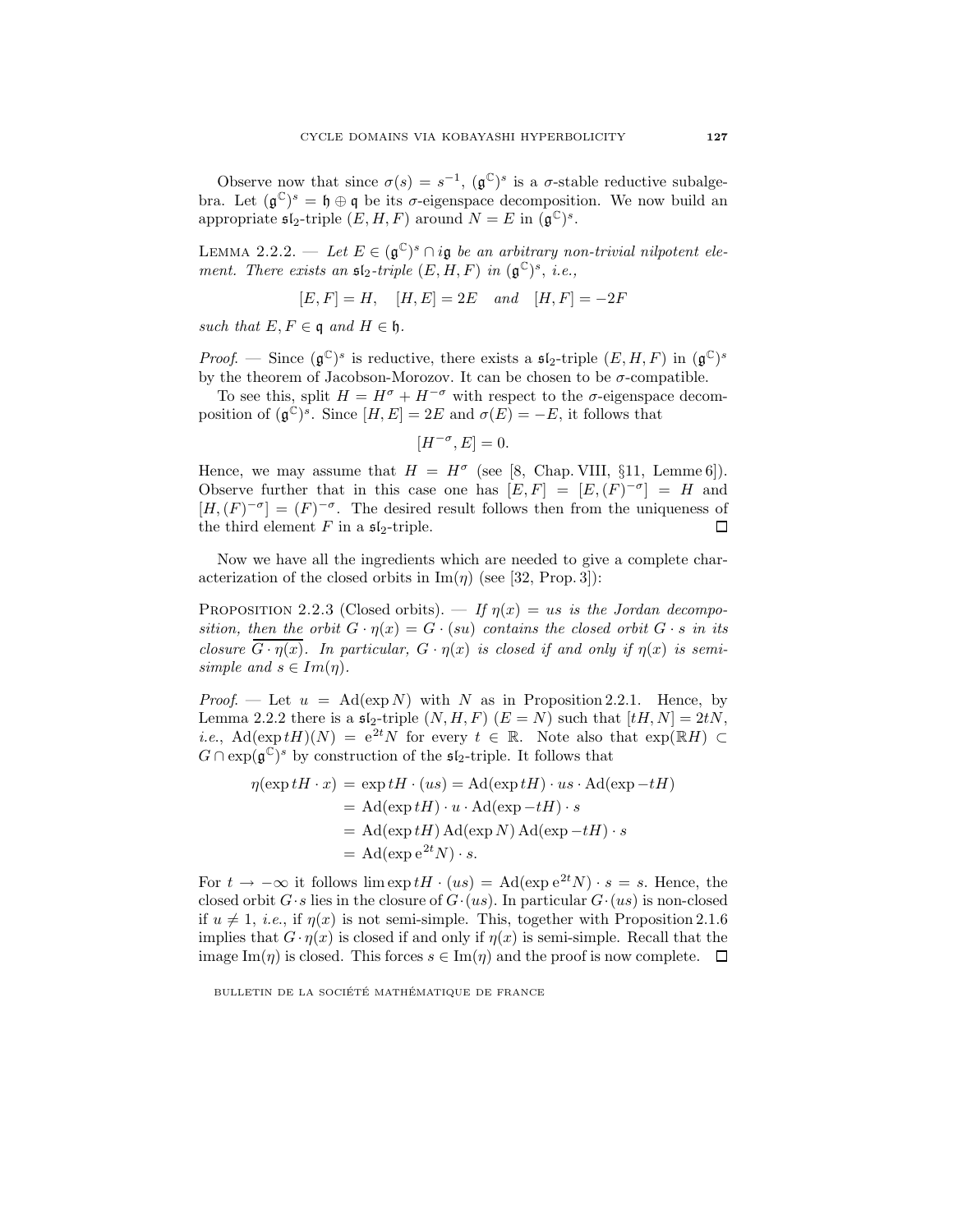2.3. Elliptic elements and closed orbits. — Every non-zero complex number z has the unique decomposition  $r \cdot e^{i\phi}$  into the hyperbolic part  $r > 0$ and elliptic part  $e^{i\phi}$ . This generalizes for an arbitrary semi-simple element  $s \in GL(\mathfrak{g}^{\mathbb{C}})$ : By decomposing its eigenvalues one obtains the unique decomposition  $s = s_{\text{ell}} \cdot s_{\text{hyp}} = s_{\text{hyp}} \cdot s_{\text{ell}}$ . An element  $x \in G^{\mathbb{C}}$  is said to be *elliptic* if  $\eta(x) = s$  is semi-simple with eigenvalues lying in the unit circle. It should be remarked that  $x$  itself may in such a case not be a semi-simple element of the group  $G^{\mathbb{C}}$ , e.g.,  $K^{\mathbb{C}}$  contains unipotent elements.

Let  $\Omega_{\text{ell}} \subset G^{\mathbb{C}}$  be the set of elliptic elements. This set is invariant by the right-action of  $K^{\mathbb{C}}$ , and therefore by choosing the same base point  $x_0$  as in the case of  $\Omega_{\text{AG}}$ , by abuse of notation we also regard  $\Omega_{\text{ell}}$  as a subset of  $G^{\mathbb{C}}/K^{\mathbb{C}}$ . We reiterate that, since the map  $\eta$  is not a group morphism, the classical notion of an elliptic element in  $G^{\mathbb{C}}$  differs from the above definition.

LEMMA 2.3.1. — For U the maximal compact subgroup of  $G^{\mathbb{C}}$  defined by  $\theta$  it follows that  $U \subset \Omega_{\text{ell}}$ .

*Proof.* — For  $\theta$  the Cartan involution defining **u**, observe that

$$
\widehat{U}:=\left\{\varphi\in\mathrm{Aut}_{\mathbb{R}}(\mathfrak{g}^{\mathbb{C}}):\varphi\theta=\theta\varphi\right\}
$$

is a maximal compact subgroup of  $\mathrm{Aut}_\mathbb{R}(\mathfrak{g}^\mathbb{C})$  (with identity component  $\mathrm{Ad}(U)$ ).

Now  $\theta$  commutes with every term in the definition of  $\eta(u)$  for every  $u \in U$ . It follows that  $\theta \eta(u) = \eta(u)\theta$ . Therefore  $\eta(U)$  is contained in the compact group  $\hat{U}$  and consequently  $U \subset \Omega_{\text{ell}}$ . П

PROPOSITION 2.3.2 (Elliptic elements). — In the homogeneous space  $G^{\mathbb{C}}/K^{\mathbb{C}}$ the set of elliptic elements is described as  $\Omega_{\text{ell}} = G \cdot \exp(i\mathfrak{a}) \cdot x_0$ .

*Proof.* — Observe that  $\Omega_{\text{ell}}$  is G-invariant. Hence, the above lemma implies that  $G \cdot \exp(i\mathfrak{a}) \cdot x_0 \subset \Omega_{\text{ell}}$ .

Conversely, suppose x is elliptic, i.e.,  $\eta(x)$  is contained in some maximal compact subgroup of  ${\rm Aut}_{\mathbb{R}}(\mathfrak{g}^{\mathbb{C}})$ . Hence, there is a Cartan involution  $\theta'' : \mathfrak{g}^{\mathbb{C}} \to \mathfrak{g}^{\mathbb{C}}$ which commutes with  $\eta(x)$ . We now make the usual adjustments so that, after replacing x by an appropriate G-translate,  $\eta(x)$  will commute with the given Cartan involution  $\theta$ .

For this, if  $\theta''$  does not commute with  $\sigma$ , define the semi-simple element  $\rho :=$  $\sigma\theta''\sigma\theta''$  which is diagonalizable with all positive eigenvalues over R. It follows that  $\rho^t$  is defined for all  $t \in \mathbb{R}$ , and  $\theta' := \rho^{\frac{1}{4}} \theta'' \rho^{-\frac{1}{4}}$  commutes with  $\sigma$  (see [21, Chap. III, §7]). By direct calculation one verifies that  $\rho$ , hence  $\rho^t$  commutes with  $\eta(x)$ . Thus it follows that  $\theta'$  and  $\eta(x)$  commute.

Finally, since  $\theta'$  and our original  $\theta$  both commute with  $\sigma$ , there exists  $h \in G$ such that  $\text{Ad}(h)\theta' \text{Ad}(h^{-1}) = \theta$ . Consequently, if x is replaced by  $h^{-1} \cdot x$ , then we may assume that  $\eta(x)$  and  $\theta$  commute.

tome 133 – 2005 –  $\mathrm{N}^\mathrm{O}$  1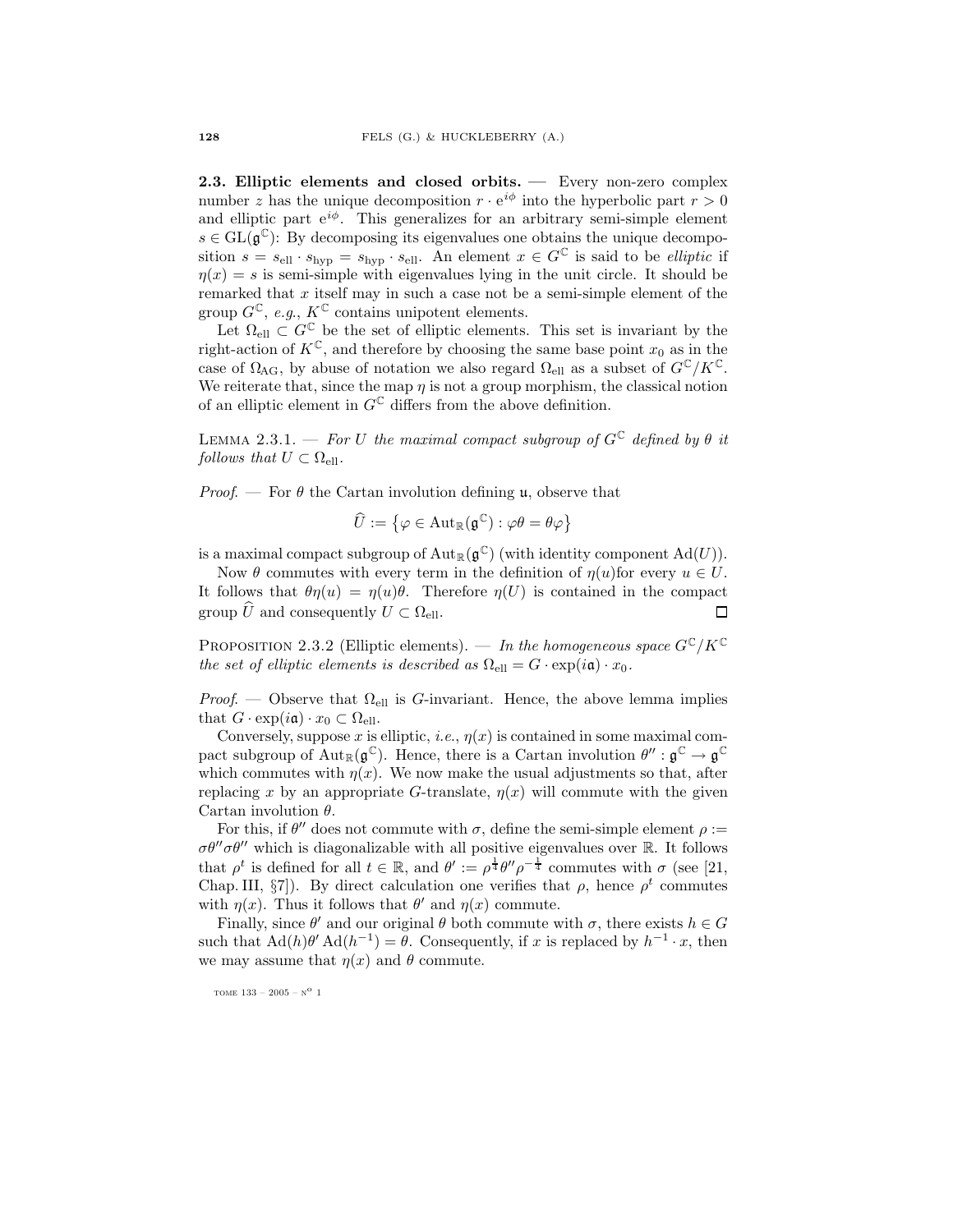Now we will adjust x so that it lies in  $U$ . With respect to the global Cartan decomposition of  $G^{\mathbb{C}}$  defined by  $\theta$  write  $x = u \exp(Z)$ , *i.e.*,  $u \in U$  and  $\theta(Z) = -Z$ . We now show that in fact  $\exp(Z) \in K^{\mathbb{C}}$ .

Since  $\theta$  commutes with  $\sigma$ ,  $\tau$  and  $u$  and anti-commutes with  $Z$ , we have

$$
\theta \eta(x) = \theta \cdot (\sigma \operatorname{Ad}(u) \operatorname{Ad}(\exp(Z)) \tau \operatorname{Ad}(\exp(-Z) \operatorname{Ad}(u^{-1}))
$$
  
=  $\sigma \operatorname{Ad}(u) \operatorname{Ad}(\exp(-Z)) \tau \operatorname{Ad}(\exp(Z)) \operatorname{Ad}(u^{-1}) \cdot \theta$ .

On the other hand

$$
\theta \eta(x) = \eta(x)\theta = \sigma \operatorname{Ad}(u) \operatorname{Ad}(\exp(Z)) \tau \operatorname{Ad}(\exp(-Z)) \operatorname{Ad}(u^{-1}) \cdot \theta.
$$

Combining these two equations, we obtain

 $\operatorname{Ad}(\exp(Z))\tau \operatorname{Ad}(\exp(-Z)) = \operatorname{Ad}(\exp(-Z))\tau \operatorname{Ad}(\exp(Z))$ 

and consequently  $\text{Ad}(\exp(2Z))$  commutes with  $\tau$ . Since the restriction  $\mathrm{Ad}: \exp(i\mathfrak{u}) \to \mathrm{Aut}(\mathfrak{g}^{\mathbb{C}})$  is injective, it follows that  $\tau(\exp(Z)) = \exp(Z)$ , *i.e.*,  $\exp(Z) \in K^{\mathbb{C}}$ . Replacing x by  $x \exp(-Z)$ , it follows that  $x \cdot x_0 = x \exp(-Z) \cdot x_0$ ; hence, we may assume that  $x \in U$ .

Since  $U = K \cdot \exp(i\mathfrak{a}) \cdot K$ , we may assume that  $x \in K \exp(i\mathfrak{a})$  and then translate it by left multiplication by an element of  $K$  to reach the following conclusion: If  $x \in G^{\mathbb{C}}$  is elliptic, then there exists  $h \in G$  and  $\ell \in K^{\mathbb{C}}$  with  $hx\ell$ in exp ia or, equivalently, there is  $h \in G$  with  $hx \cdot x_0 \in \exp(i\mathfrak{a}) \cdot x_0$ . This proves the inclusion  $\Omega_{\text{ell}} \subset G \cdot \exp(i\mathfrak{a}) \cdot x_0$ .  $\Box$ 

The following is a key ingredient for understanding the G-orbit structure in bd $(\Omega_{AG})$ .

PROPOSITION 2.3.3. — One has  $\exp(i\mathfrak{a}) \cdot x_0 \cap cl(\Omega_{AG}) = cl(\exp(i\omega_{AG}) \cdot x_0)$ 

*Proof.* — If  $x \in c\ell(exp(i\omega_{AG}) \cdot x_0)$ , then it is elliptic and therefore its orbit  $G \cdot x$  is closed. In other words  $\exp(i\mathfrak{a}) \cdot x_0 \cap c\ell(\Omega_{AG}) \supset c\ell(\exp(i\omega_{AG}) \cdot x_0)$ .

For the opposite inclusion, observe that if  $s, s' \in \exp(i\mathfrak{a}) \cdot x_0$  and  $s' \in G \cdot s$ , then  $s' = k(s)$  for some element k of the Weyl group. Thus, if s belongs to  $c(\exp(i\omega_{AG}) \cdot x_0)$ , then s' belongs to  $c(\exp(i\omega_{AG}) \cdot x_0)$  as well. Therefore, in order to prove the opposite inclusion it is enough to show that, given  $s' \in \exp(i\mathfrak{a} \cdot x_0) \cap cl(\Omega_{AG})$ , there exists  $s \in cl(\exp(i\omega_{AG}) \cdot x_0)$  with  $s' \in G \cdot s$ .

Given s' as above, there exist sequences  $\{s_n\} \subset \exp(i\omega_{AG}) \cdot x_0$  and  $\{s'_n\} \subset$  $\Omega_{AG}$  such that  $s'_n \in G \cdot s_n$ ,  $s'_n \to s'$  and  $s_n \to s \in c\ell(\exp(i\omega_{AG}) \cdot x_0)$ . Consider the (real) categorical quotient map  $\pi$ : Aut $_{\mathbb{R}}(\mathfrak{g}^{\mathbb{C}}) \to$  Aut $_{\mathbb{R}}(\mathfrak{g}^{\mathbb{C}})/\!/ G$ . It is continuous, the base is Hausdorff and in every fiber there is exactly one closed G-orbit. Since  $\pi(s_n) = \pi(s'_n)$ , it follows that  $G \cdot s = G \cdot s'$ .  $\Box$ 

COROLLARY 2.3.4. — Let  $\Omega_{c\ell}$  denote  $\{x \in \Omega : G \cdot x \text{ is closed } \}$ . Then

$$
\Omega_{c\ell} \cap c\ell(\Omega_{AG}) = G \cdot c\ell(\exp(i\omega_{AG}) \cdot x_0) = \Omega_{\text{ell}} \cap c\ell(\Omega_{AG}).
$$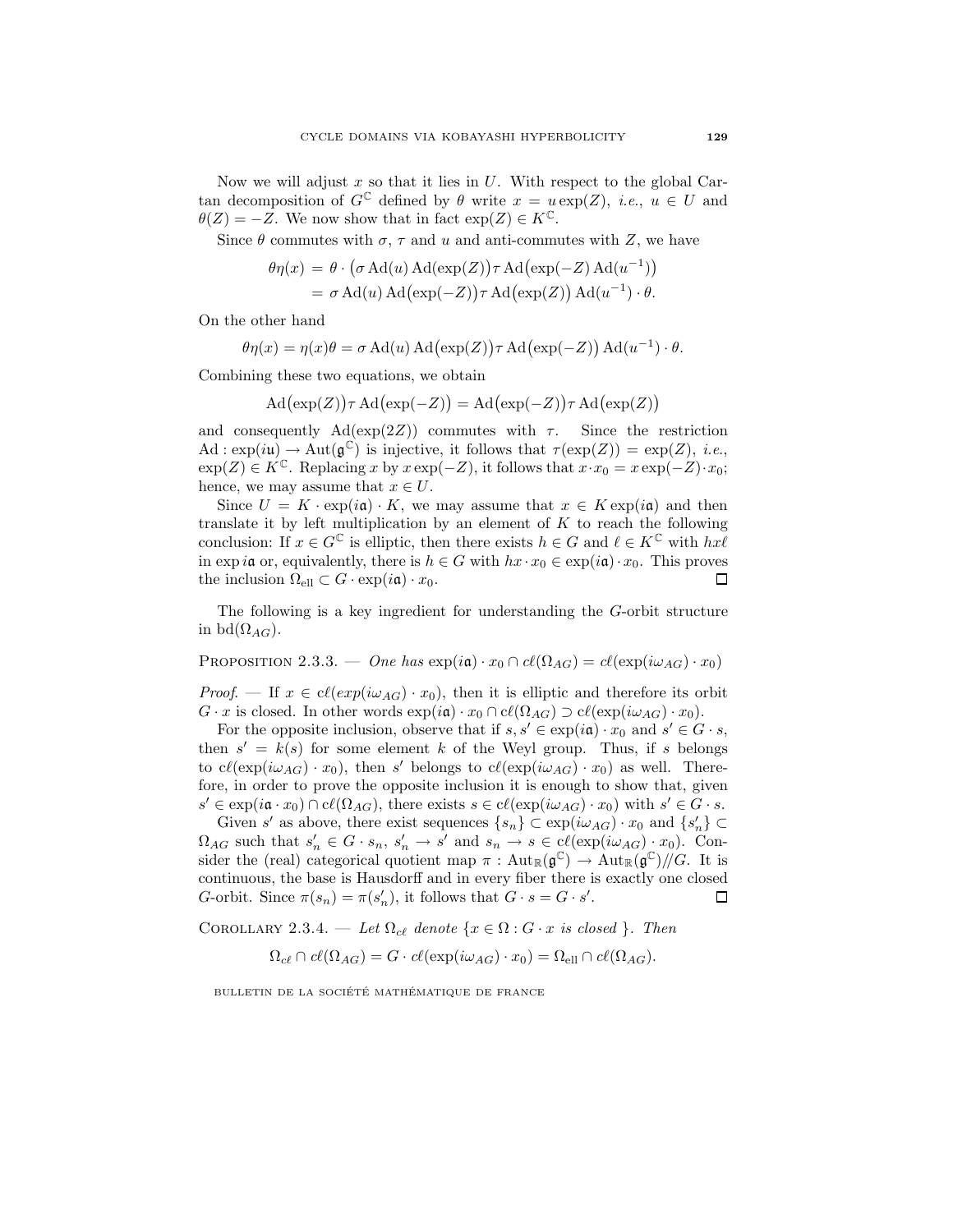*Proof.* — From Proposition 2.3.2,  $\Omega_{AG} \subset \Omega_{\text{ell}}$ . By continuity, the semi-simple part of  $\eta(x)$  is elliptic for every  $x \in cl(\Omega_{AG})$ . Thus  $\Omega_{c\ell} \cap cl(\Omega_{AG}) \subset \Omega_{ell} \cap$  $c\ell(\Omega_{AG})$ , because elements of closed orbits are semi-simple. Proposition 2.3.2 gives  $\Omega_{c\ell} \cap cl(\Omega_{AG}) \subset G \cdot cl(\exp(i\omega_{AG}) \cdot x_0)$ , and from Proposition 2.3.3 it follows that  $G \cdot cl(exp(i\omega_{AG})\cdot x_0) \subset \Omega_{c\ell} \cap cl(\Omega_{AG})$ . So we have  $\Omega_{c\ell} \cap cl(\Omega_{AG}) \subset$  $G \cdot c\ell(\exp(i\omega_{AG}) \cdot x_0) = \Omega_{\text{ell}} \cap c\ell(\Omega_{AG})$ . Finally, if  $x \in \Omega_{\text{ell}}$ , then in particular it is semi-simple and  $G \cdot x$  is closed. This proves the remaining inclusion.  $\Box$ 

#### 3.  $Q_2$ -slices

At a generic point  $y \in bd(\Omega_{AG})$  we determine a 3-dimensional,  $\sigma$ -invariant, semi-simple subgroup  $S^{\mathbb{C}}$  such that  $S = (S^{\mathbb{C}})^{\sigma} = \text{Fix}(\sigma : S^{\mathbb{C}} \to S^{\mathbb{C}})$  is a noncompact real form and such that the isotropy group  $S_y^{\mathbb{C}}$  is either a maximal complex torus or its normalizer. Geometrically speaking,  $Q_2 = S^{\mathbb{C}} \cdot y$  is either the 2-dimensional affine quadric, which can be realized by the diagonal action as the complement of the diagonal in  $\mathbb{P}_1(\mathbb{C}) \times \mathbb{P}_1(\mathbb{C})$ , or its (2-1)-quotient, which is defined by exchanging the factors and which can be realized as the complement of the (closed) 1-dimensional orbit of  $SO_3(\mathbb{C})$  in  $\mathbb{P}_2(\mathbb{C})$ . By abuse of notation, we refer in both cases to  $S^{\mathbb{C}} \cdot y$  as a 2-dimensional affine quadric.

The key property is that, up to the above mentioned possibility of a (2-1) cover, the intersection  $Q_2 \cap \Omega_{\text{AG}}$  is the Akhiezer-Gindikin domain in  $S^{\mathbb{C}}/K_S^{\mathbb{C}}$ for the unit disk  $S/K_S$ .

For the sake of brevity we say that the orbit  $S^{\mathbb{C}}\cdot y$  is a  $Q_2\text{-}slice$  at y whenever it has all of the above properties.

**3.1. Existence.** — Given a non-closed G-orbit  $G \cdot y$  in bd $(\Omega_{AG})$ , we may apply Proposition 2.2.1 to obtain a lifting of the semi-simple (elliptic) part of the Jordan decomposition of  $\eta(x)$ . For an appropriate base point z this lifting can be chosen in  $bd(exp(i\omega_{AG}))$ . Recall that the action  $G^{\mathbb{C}} \times \text{Aut}_{\mathbb{R}}(\mathfrak{g}^{\mathbb{C}}) \to \text{Aut}_{\mathbb{R}}(\mathfrak{g}^{\mathbb{C}})$  is given by conjugation (see §3.1). Note that the isotropy Lie algebra at  $\varphi \in \text{Aut}_{\mathbb{R}}(\mathfrak{g}^{\mathbb{C}})$  is the totally real subalgebra of fixed points  $(\mathfrak{g}^{\mathbb{C}})^{\varphi} = \{ Z \in \mathfrak{g}^{\mathbb{C}} : \varphi(Z) = Z \}.$ 

LEMMA 3.1.1 (Optimal base point). — Every non-closed G-orbit  $G \cdot y$  in  $\mathrm{bd}(\Omega_{\text{AG}})$  contains a point  $z = \exp E \cdot \exp i A \cdot x_0$  such that  $E \in (\mathfrak{g}^{\mathbb{C}})^{\eta(\exp i A)} \cap i\mathfrak{g}$ is a non-trivial nilpotent element.

*Proof.* — Let  $\eta(y) = su$  be the Jordan decomposition and let  $N \in (\mathfrak{g}^{\mathbb{C}})^s \cap i\mathfrak{g}$ be as in Proposition 2.2.1. We then have

$$
\eta(\exp y) = \eta\left(\exp\left(-\frac{1}{2}N\right)\exp\left(\frac{1}{2}N\right)\cdot y\right) = \mathrm{Ad}(\exp N)\circ\eta\left(\exp\left(\frac{1}{2}N\right)\cdot y\right) = u \cdot s.
$$
\n<sub>TOME 133 - 2005 - N<sup>o</sup> 1</sub>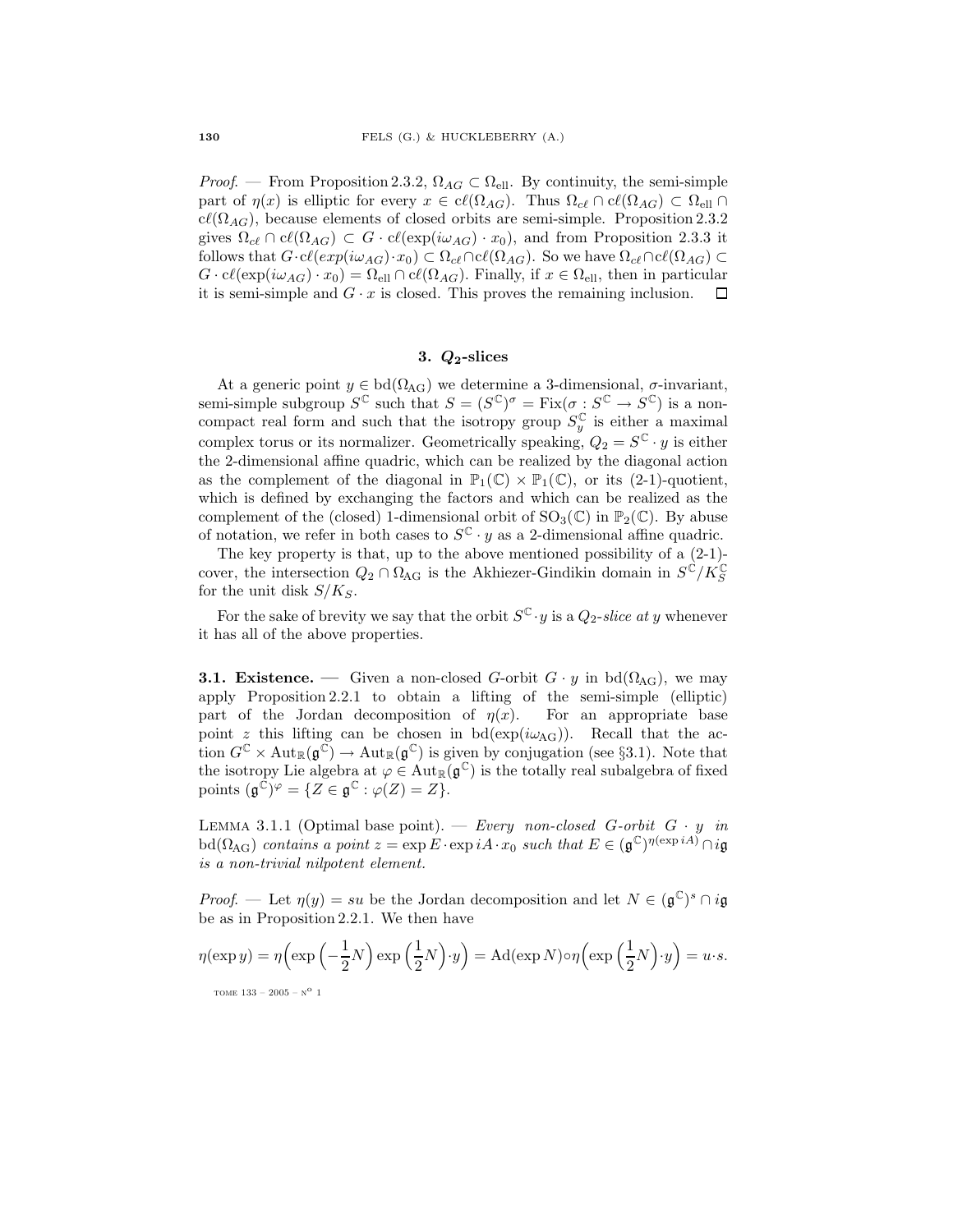By Proposition 2.2.3 and Corollary 2.3.4 the semi-simple element  $\eta(\exp(\frac{1}{2}N) \cdot y)$ is elliptic. Hence, Proposition 2.3.2 implies the existence of  $g \in G$  and  $A \in \text{bd}(\omega_{\text{AG}})$  such that  $\exp \frac{1}{2}N \cdot y = g^{-1} \exp iA \cdot x_0$ .

Define now  $E := \text{Ad}(g)(-\frac{1}{2}N)$  and observe that  $g \cdot y = \exp E \exp iA \cdot x_0$ . Finally,  $E \in (\mathfrak{g}^{\mathbb{C}})^{g.s} = (\mathfrak{g}^{\mathbb{C}})^{\eta(\exp{iA})}$ , and the lemma is proved.  $\Box$ 

Recall that  $(\mathfrak{g}^{\mathbb{C}})^{\eta(\exp iA)}$  is a  $\sigma$ -stable real reductive algebra. Let

$$
(\mathfrak{g}^{\mathbb{C}})^{\eta(\exp{iA})}=\mathfrak{h}\oplus\mathfrak{q}
$$

be the decomposition into  $\sigma$ -eigenspaces. In this notation, the nilpotent element  $E$  as in the above lemma belongs to  $\mathfrak{q}$ .

Let now an arbitrary non-closed orbit  $G \exp E \exp iA \cdot x_0$  be given. Fix a  $\mathfrak{sl}_2$ -triple  $(E, H, F)$  as in Lemma 2.2.2. Let  $S^{\mathbb{C}}$  be the complex subgroup of  $G^{\mathbb{C}}$ defined by this triple. Set  $e := iE$ ,  $f := -iF$  and let S be the  $\sigma$ -invariant real form in  $S^{\mathbb{C}}$ . The Lie algebra of S is then the subalgebra generated by the  $\mathfrak{sl}_2$ triple  $(e, H, f)$ . Finally, let  $x_1 = \exp(iA) \cdot x_0$  be the base point chosen as above in the closure of a given G-orbit.

LEMMA 3.1.2. — The connected component  $(S_{x_1}^{\mathbb{C}})^0$  of the  $S^{\mathbb{C}}$ -isotropy at  $x_1$  is the 1-parameter subgroup  $\{\exp(zH): z \in \mathbb{C}\}\cong \mathbb{C}^*$ .

*Proof.* — Since the action  $S^{\mathbb{C}} \times G^{\mathbb{C}}/K^{\mathbb{C}} \to G^{\mathbb{C}}/K^{\mathbb{C}}$  is affine-algebraic, the orbit  $S^{\mathbb{C}} \cdot \exp iA \cdot x_0 = S^{\mathbb{C}} \cdot x_1$  is an affine variety. Then the isotropy at  $\exp iA \cdot x_0$ is 1-dimensional or  $S^{\mathbb{C}}$ . Note that  $S^{\mathbb{C}} \cdot x_1$  cannot be a point, because by construction  $\exp E \cdot x_1 \neq x_1$ ; therefore  $S_{x_1}^{\mathbb{C}}$  is 1-dimensional.

We now show that  $\exp \mathbb{R}H \cdot x_1 = x_1$ , or equivalently,  $\exp tH \cdot \eta(x_1) = \eta(x_1)$ . Define  $\varphi := \text{Ad}(\exp(iA))\tau \text{ Ad}(\exp(-iA))$  and note that  $H \in (\mathfrak{g}^{\mathbb{C}})^{\sigma} \cap (\mathfrak{g}^{\mathbb{C}})^{\varphi} = \mathfrak{h}$ yields

$$
\exp tH \cdot \eta(x_1) = \text{Ad}(\exp tH) \circ \sigma \varphi \circ \text{Ad}(\exp -tH)
$$
  
= Ad(\exp tH) Ad(\exp -tH) \circ \sigma \varphi = \eta(x\_1).

It follows that  $\exp \mathbb{C}H \cdot x_1 = x_1$ . Since  $S_{x_1}^{\mathbb{C}}$  is 1-dimensional and H semi-simple, we deduce  $(S_{x_1}^{\mathbb{C}})^0 = \exp \mathbb{C}H \cong \mathbb{C}^*$ .  $\Box$ 

**3.2. Genericity.** — Without going into a technical analysis of bd $(\Omega_{AG})$ , we will construct  $Q_2$ -slices only at its generic points. The purpose of this section is to introduce the appropriate notion of "generic" and prove that the set of such points is open and dense. The set of generic points is defined to be the complement of the union of small semi-algebraic sets  $\mathcal C$  and  $\mathcal E$  in bd( $\Omega_{\text{AG}}$ ). We begin with the definition of  $\mathcal{C}$ .

Let  $R := \text{bd}(\exp(i\omega_{\text{AG}}) \cdot x_0)$  and recall that for  $y \in \text{bd}(\Omega_{\text{AG}})$  the orbit  $G \cdot y$ is closed if and only if  $G \cdot y \cap R \neq \emptyset$ . In fact R parameterizes the closed orbits in bd( $\Omega_{AG}$ ) up to the orbits of a finite group. Recall also that R is naturally identified with  $bd(\omega_{AG})$ , which is the boundary of a convex polytope, and is

BULLETIN DE LA SOCIÉTÉ MATHÉMATIQUE DE FRANCE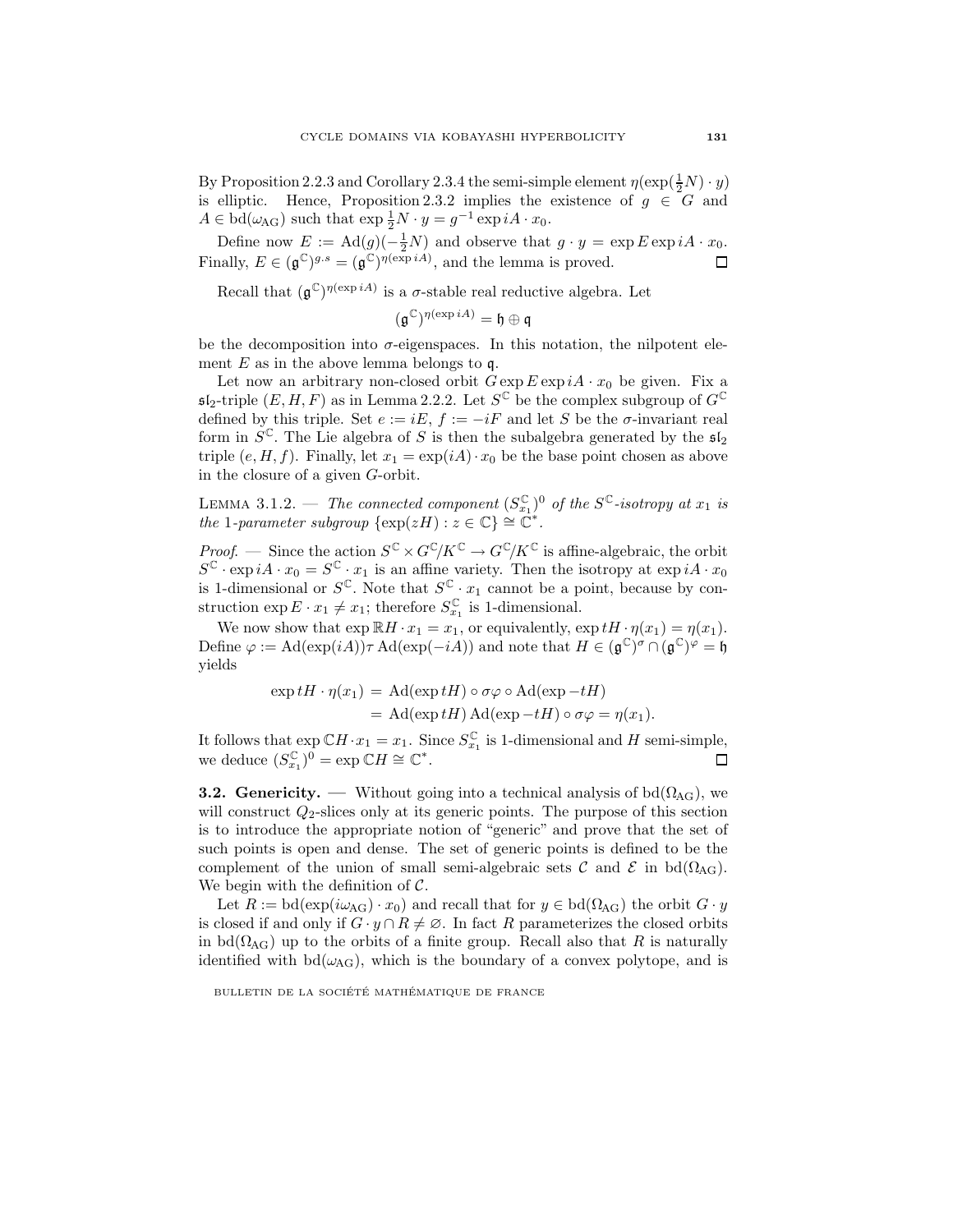defined by linear inequalities. Let  $E$  be the image in  $R$  of the lower-dimensional edges in bd( $\omega_{AG}$ ), *i.e.*, the set of points which are contained in at least two root hyperplanes  $\{\alpha = c_{\alpha}\}\$ . Finally, let  $R_{\text{gen}} := R \setminus E$ .

As we have seen in Corollary 2.3.4, the set of closed orbits in the boundary of  $\Omega_{\text{AG}}$  can be described as  $G \cdot \text{bd}(\exp(i\omega_{\text{AG}})x_0)$ . This is by definition the set  $\mathcal{C}$ .

LEMMA 3.2.1. — For  $x \in R$  it follows that  $\dim G \cdot x \leq \operatorname{codim}_{\Omega} \operatorname{bd}(\Omega) - 2$ .

Proof. — Note that bd( $\Omega_{\text{AG}}$ ) is connected and of codimension 1 in  $\Omega$ . The G-isotropy group  $C_K(\mathfrak{a})$  at generic points of  $\exp(i\omega_{AG}) \cdot x_0$  fixes this slice pointwise and therefore is contained in a maximal compact subgroup of the isotropy subgroup  $G_x$  of each of its boundary points. Since by definition  $G_x$  is non-compact, it follows that  $\dim G_x$  is larger than the dimension of the generic G-isotropy subgroup at points of  $\exp(i\omega_{AG}) \cdot x_0$ .  $\Box$ 

REMARK. — For  $x \in bd(\Omega_{AG})_{gen}$  the isotropy subgroup  $G_x$  is precisely calculated in §3.3. This shows that dim  $G \cdot x = \operatorname{codim}_{\Omega} \text{bd}(\Omega_{AG}) - m$ , where m is at least 2. Thus, by semi-continuity we have for all  $x \in \text{bd}(\Omega_{\text{AG}})$  the estimate

$$
\dim G \cdot x \leq \operatorname{codim}_{\Omega} \operatorname{bd}(\Omega_{\text{AG}}) - m.
$$

Now let  $X := \text{Im}(\eta) \subset \text{Aut}_{\mathbb{R}}(\mathfrak{g}^{\mathbb{C}})$ . It is a connected component of a real algebraic submanifold in Aut<sub>R</sub> $(g^{\tilde{C}})$ . The complexification  $X^{\tilde{C}}$  of X which is contained in the complexification  $Aut_{\mathbb{C}}(\mathfrak{g}^{\mathbb{C}} \times \mathfrak{g}^{\mathbb{C}})$  of  $Aut_R(\mathfrak{g}^{\mathbb{C}})$  is biholomorphic to  $G^{\mathbb{C}}/N^{\mathbb{C}} \times G^{\mathbb{C}}/N^{\mathbb{C}}$ , where  $N^{\mathbb{C}}$  denotes the normalizer of  $K^{\mathbb{C}}$  in  $G^{\mathbb{C}}$ . The complexification of the piecewise real analytic variety  $R$  is a piecewise complex analytic subvariety  $R^{\mathbb{C}}$  of  $X^{\mathbb{C}}$  defined in a neighborhood of R in  $X^{\mathbb{C}}$ . Finally, let  $\pi: X^{\mathbb{C}} \to X^{\mathbb{C}} / G^{\mathbb{C}}$  be the complex categorical quotient.

Recall that in every  $\pi$ -fiber there is a unique closed  $G^{\mathbb{C}}$ -orbit. The closed  $G$ orbits in X are components of the the real points of the closed  $G^{\mathbb{C}}$ -orbits which are defined over R. For a more extensive discussion of the interplay between the real and complex points in complex varieties defined over  $\mathbb R$  see [39], [40], [9].

Let  $k := \dim_{\mathbb{R}} \Omega - \dim R - m$  be the dimension of the generic G-orbits of points of R and let  $S_k$  be the closure in  $X^{\mathbb{C}}$  of

 $\{z \in X^{\mathbb{C}} : G^{\mathbb{C}} \cdot z \text{ is closed and } k\text{-dimensional}\}.$ 

Define  $C_k := S_k \cap R^{\mathbb{C}}$ . It follows that  $C_k$  is a piecewise complex analytic set of dimension  $k + \dim_{\mathbb{C}} R^{\mathbb{C}}$ .

PROPOSITION 3.2.2. — The set  $G \cdot R = \{x \in \text{bd}(\Omega_{AG}) : G \cdot x \text{ is closed}\}\$ is contained in a closed semi-algebraic subset  $C$  of codimension at least 1 in  $bd(\Omega_{AG})$ .

Proof. — The set C is defined to be the intersection of the real points of  $\mathcal{C}_k$ with bd( $\Omega_{\text{AG}}$ ). The desired result follows from  $\dim_{\mathbb{C}} C_k = k + \dim_{\mathbb{C}} R^{\mathbb{C}}$ .  $\Box$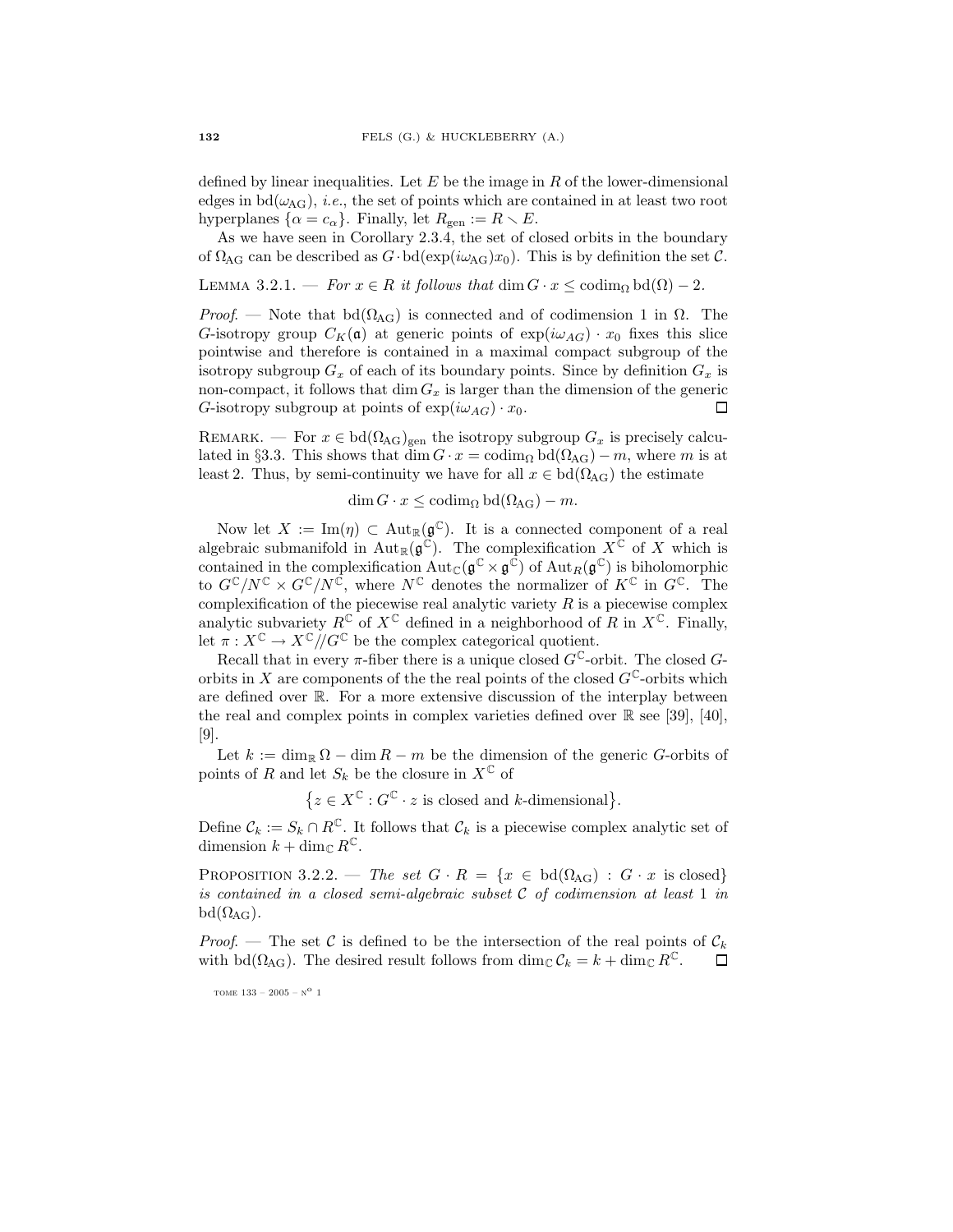Recall that  $\pi$  denotes the categorical quotient map  $\pi : X^{\mathbb{C}} \to X^{\mathbb{C}}$ // $G^{\mathbb{C}}$ . Define  $\mathcal{E} := \eta^{-1}(\pi^{-1}(\pi(E))) \cap \text{bd}(\Omega_{\text{AG}})$ . In particular it is a closed semialgebraic subset of  $bd(\Omega_{AG})$  which contains the set

$$
\{x \in \mathrm{bd}(\Omega_{\mathrm{AG}}): \mathrm{c}\ell(G \cdot x) \cap E \neq \varnothing\}.
$$

DEFINITION. — A point  $z \in bd(\Omega_{AG})$  is said to be *generic* if it is contained in the complement of  $\mathcal{C} \cup \mathcal{E}$ .

Let  $\mathrm{bd}_{\mathrm{gen}}(\Omega_{\mathrm{AG}})$  denote the set of generic boundary points.

PROPOSITION 3.2.3. — The set of generic points  $\text{bd}_{\text{gen}}(\Omega_{\text{AG}})$  is open and dense in bd $(\Omega_{\text{AG}})$ .

It has already been noted that  $\mathcal C$  and  $\mathcal E$  are closed. Since  $\mathcal C$  is of codimension two, the complement of  $\mathcal C$  is dense. Thus this proposition is an immediate consequence of the following fact.

PROPOSITION 3.2.4. — The saturation  $\mathcal E$  is at least 1-codimensional in  $bd(\Omega_{AG})$ .

This in turn follows from a computation of the dimension of the fibers at points of E of the above mentioned categorical quotient. For this it is convenient to use the Jordan decomposition  $\eta(z) = u \cdot s$  for  $z \in \Omega$  such that  $x = \exp(i\mathfrak{a}) \cdot x_0$ is in  $c\ell(G \cdot z)$ .

As in Lemma 3.1.1 we choose an optimal base point such that  $\eta(x) = s$  and  $u = \text{Ad}(\exp(N))$  with  $N \in \mathfrak{q}$ , where  $\mathfrak{h} \oplus \mathfrak{q}$  is the  $\sigma$ -decomposition of  $\mathfrak{l} = (\mathfrak{g}^{\mathbb{C}})^s$ . Let  $N_x$  be the the cone of nilpotent elements in q and observe that the saturation  $\mathcal{E}_x = \{z \in \text{bd}(\Omega_{\text{AG}}) : x \in \text{cl}(G \cdot z)\}\$ is an  $N_x$ -bundle over the closed orbit  $G \cdot x$ . Thus it is necessary to estimate dim<sub>R</sub>  $N_x$ .

Recall that any two maximal toral Abelian subalgebras of  $\mathfrak{q}^{\mathbb{C}}$  are conjugate and therefore the dimension m of one such is an invariant. Since  $\mathfrak{a}^{\mathbb{C}}$  is such an algebra, the following is quite useful (see [28]).

LEMMA 3.2.5. — The complex codimension in  $\mathfrak{q}^{\mathbb{C}}$  of every component of the nilpotent cone in  $\mathfrak{q}^{\mathbb{C}}$  is m.

*Proof of Proposition 3.2.4.* — We prove the estimate codim<sub> $\Omega$ </sub>  $\mathcal{E}_x \geq \dim \mathfrak{a}$ . For this observe that, since  $G \cdot s$  is closed in  $\text{Aut}_{\mathbb{R}}(\mathfrak{g}^{\mathbb{C}})$ , an application of the Luna slice theorem for the (closed) complex orbit  $G^{\mathbb{C}}$  is in the complexification of Im(*η*) yields the bundle structure Im(*η*) =  $G \times_{G_s} \mathfrak{q}$  locally near s; in particular codim<sub>q</sub>  $N_x = \text{codim}_{\Omega}(\mathcal{E}_x)$ . The result follows from the above Lemma by noting that codim<sub>q</sub>  $N_x$  is at most the complex codimension of the nilpotent cone in  $\mathfrak{q}^{\mathbb{C}}$ and, as mentioned above, that dim  $\mathfrak{a} = m$ . 口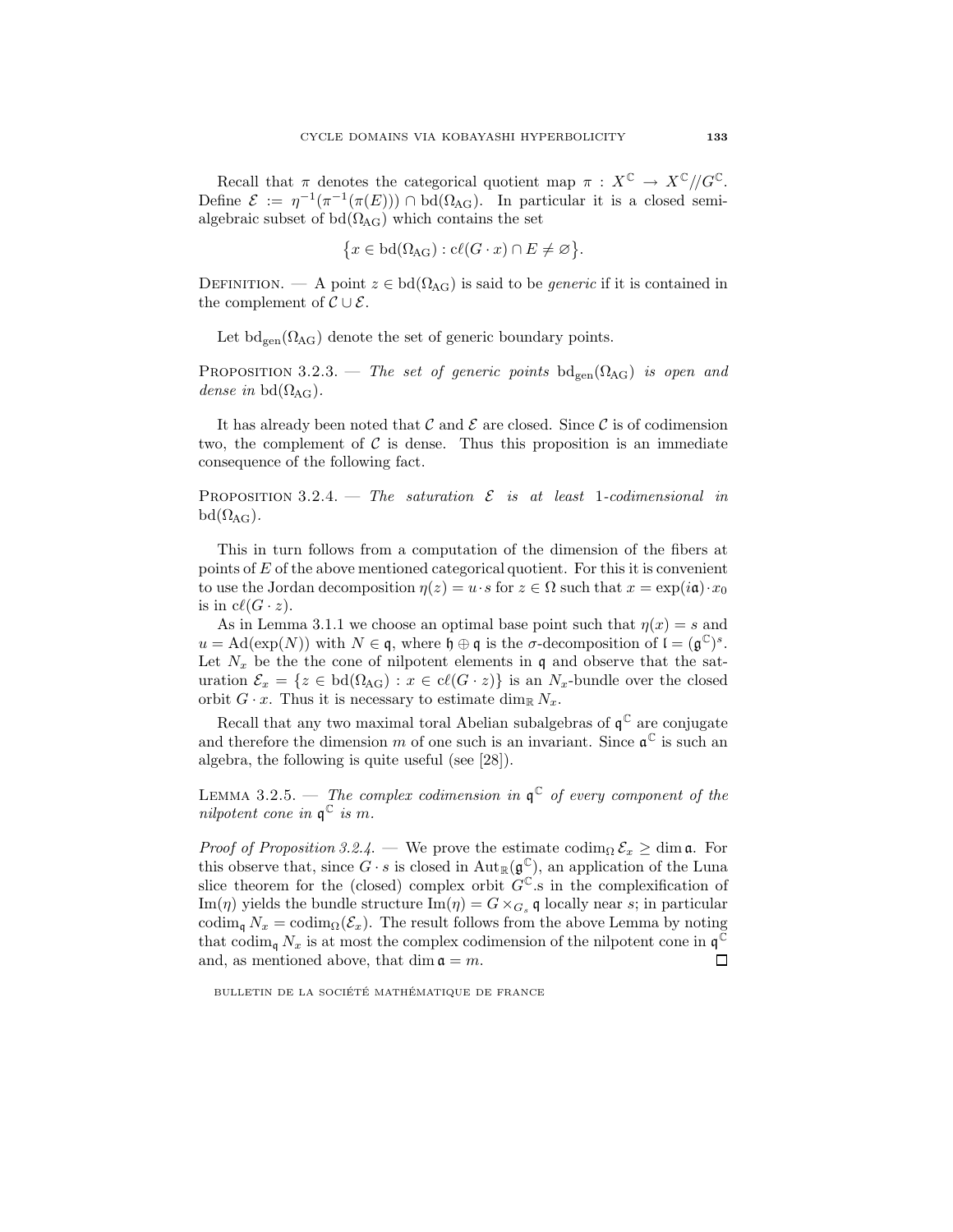The group  $S^{\mathbb{C}}$  constructed above for a generic boundary point has the property that the intersection of the  $S^{\mathbb{C}}$ -orbit, *i.e.*, a 2-dimensional affine quadric  $Q_2 \cong SL_2(\mathbb{C})/\mathbb{C}^*$  (or  $\cong SL_2(\mathbb{C})/N(\mathbb{C}^*)$ ) with  $\Omega_{\rm AG}$  contains an Akhiezer-Gindikin domain  $\Omega_{\text{AG}}^{SL} \cong D \times \overline{D}$  of  $Q_2$ . To see this, we will conjugate  $S^{\mathbb{C}}$ by an element of G in order to relate  $S^{\mathbb{C}}$  to the fixed Abelian Lie algebra  $\mathfrak{a}$ . This is carried out in the next section.

3.3. The intersection property. — To complete our task we conjugate the group  $S^{\mathbb{C}}$  obtained in §3.1 above by an element h in the isotropy group  $G_{x_1}$  so that it can be easily seen that the resulting orbit  $Q_2 = S^{\mathbb{C}} \cdot x_1$  intersects  $\Omega_{\text{AG}}$ in the Akhiezer-Gindikin domain of  $Q_2$ .

The following is a first step in this direction.

PROPOSITION 3.3.1. — Let  $G \cdot \exp E \cdot \exp iA \cdot x_0 = G \cdot x_1$  be any non-closed orbit in bd( $\Omega_{\text{AG}}$ ) and  $(E, H, F)$  a sl<sub>2</sub>-triple in  $(\mathfrak{g}^{\mathbb{C}})^{\eta(\exp{iA})}$  as in Lemma 2.2.2. Given  $Z := E - F$ , then there exits  $h \in G_{x_1}$  so that  $\text{Ad}(h)(Z) \in i\mathfrak{a}$ .

This result is an immediate consequence of the following basic fact.

LEMMA 3.3.2. — Let I be a real reductive Lie algebra,  $\theta$  a Cartan involution and  $\sigma$  a further involution which commutes with  $\theta$ . Let  $\mathfrak{l} = \mathfrak{k} \oplus \mathfrak{p}$  be the eigenspace decomposition with respect to  $\theta$  and  $\mathfrak{l} = \mathfrak{h} \oplus \mathfrak{q}$  with respect to  $\sigma$ . Then, if  $\mathfrak{a} \subset \mathfrak{p} \cap \mathfrak{q}$  is a maximal Abelian subalgebra of  $\mathfrak{q}$  and  $\xi$  is a hyperbolic semi-simple element of q, there exists  $h \in \text{Int}(\mathfrak{h})$  such that  $\text{Ad}(h)(\xi) \in \mathfrak{q}$ .

*Proof.* — Since  $\xi$  is hyperbolic, we may assume that there is a Cartan involution  $\theta': I \to I$  such that  $\theta'(\xi) = -\xi$  and  $\theta' \sigma = \sigma \theta'$ . Then there exists  $h \in \text{Int}(\mathfrak{h})$ with  $\operatorname{Ad}(h)\theta' \operatorname{Ad}(h^{-1}) = \theta$  (see [31]) and  $\operatorname{Ad}(h)(\xi) \in \mathfrak{p} \cap \mathfrak{q}$ .

To complete the proof, just note that  $(\mathfrak{h} \cap \mathfrak{k}) \oplus (\mathfrak{p} \oplus \mathfrak{q})$  is a Riemannian symmetric Lie algebra where any two maximal Abelian algebras in  $\mathfrak{p} \cap \mathfrak{q}$  are conjugate by an element of Int( $\mathfrak{h} \cap \mathfrak{k}$ ).  $\Box$ 

*Proof of Proposition 3.3.1.* — Observe that  $\text{ad}(Z)$  has only imaginary eigenvalues. Replacing  $(\mathfrak{g}^{\mathbb{C}})^{\eta(\exp{iA})} = \mathfrak{h} \oplus \mathfrak{q}$  by the dual  $\tilde{\mathfrak{l}} := \mathfrak{h} \oplus i\mathfrak{q} = \tilde{\mathfrak{h}} \oplus \tilde{\mathfrak{q}}$  and defining  $\tilde{\sigma}$  and  $\tilde{\theta}$  accordingly, we apply the above Lemma to  $\xi := iZ$  and the Abelian Lie algebra  $\mathfrak{a} \subset \tilde{\mathfrak{g}}$  to obtain  $h \in \text{Int}(\mathfrak{h})$  with  $\text{Ad}(h)(\xi) \in \mathfrak{a}$ . Thus  $\text{Ad}(h)(Z)$  has the required property  $\text{Ad}(h)(Z) \in i\mathfrak{a}$ .  $\Box$ 

We now show that for  $z \in \text{bd}_{\text{gen}}(\Omega_{\text{AG}})$  the group  $S^{\mathbb{C}}$  which is associated to the  $\mathfrak{sl}_2$ -triple constructed in the above proposition produces a  $Q_2$ -slice. For a precise formulation it is convenient to let  $\text{bd}_{\text{gen}}(\omega_{\text{AG}}):=\text{bd}(\omega_{\text{AG}})\setminus E$ , where E is the union of the lower-dimensional strata as in §3.2.

PROPOSITION 3.3.3. — For  $z \in \text{bd}_{\text{gen}}(\Omega_{\text{AG}})$  and  $x_1 = \exp i A \cdot x_0$  the associated point with  $iA \in \text{bd}_{gen}(i\omega_{AG})$  it follows that the line  $\mathbb{R}(E - F)$  is transversal to  $\mathrm{bd}_{\mathrm{gen}}(i\omega_{\mathrm{AG}})$  at iA in ia.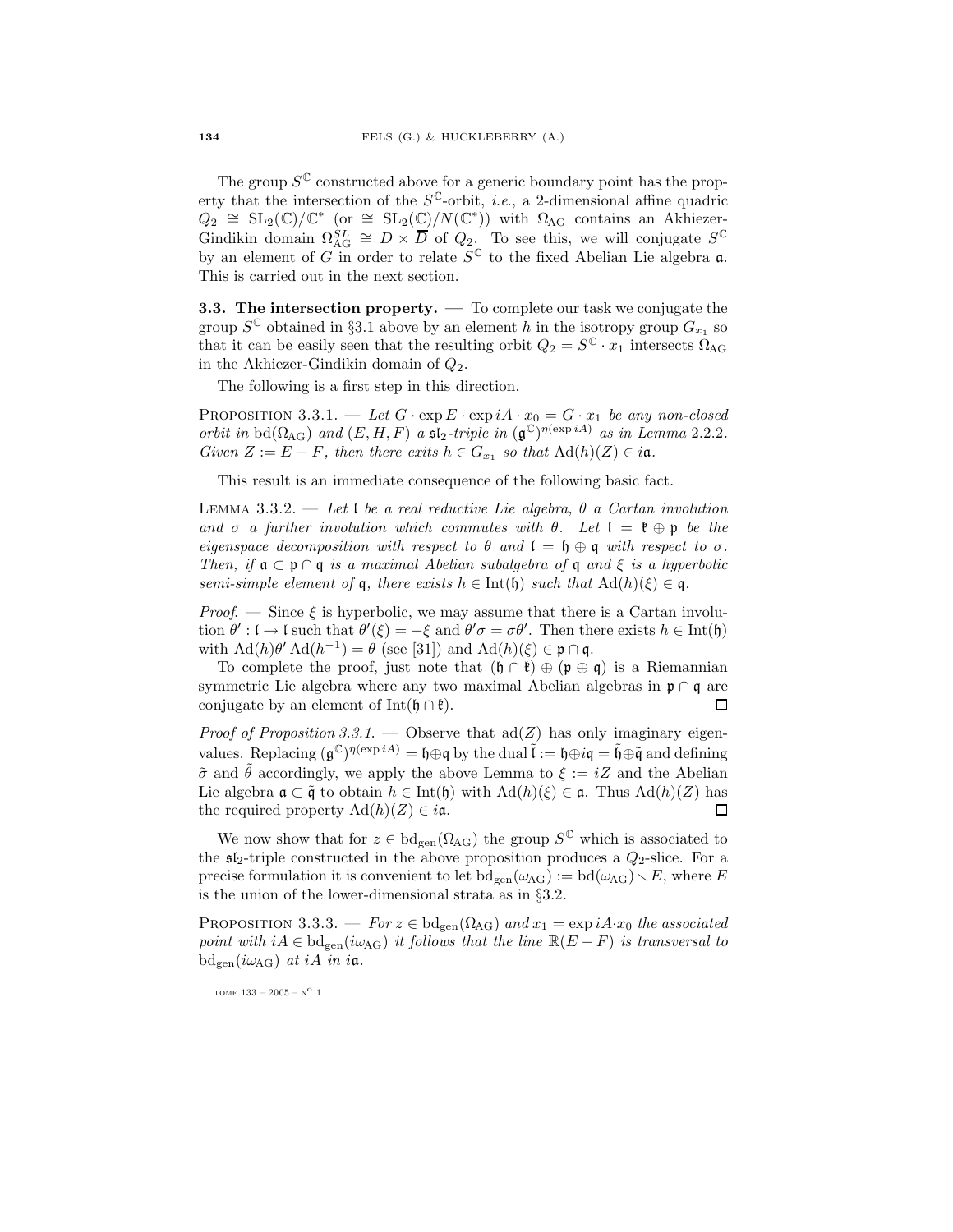The proof requires a more explicit description of  $(\mathfrak{g}^{\mathbb{C}})^{\eta(\exp{iA})} =: \mathfrak{l} = \mathfrak{h} \oplus \mathfrak{q}$ . For this, recall the root decompositions of  $\mathfrak g$  and  $\mathfrak g^{\mathbb C}$  with respect to  $\mathfrak a$  or  $\mathfrak a^{\mathbb C}$ , respectively:  $\mathfrak{g}^{\mathbb{C}} = C_{\mathfrak{k}^{\mathbb{C}}}(\mathfrak{a}^{\mathbb{C}}) \oplus \mathfrak{a}^{\mathbb{C}} \oplus \bigoplus_{\Phi(\mathfrak{a})} \mathfrak{g}_{\lambda}^{\mathbb{C}}$ . The behavior of this decomposition with respect to our involutions is the following:  $\theta(\mathfrak{g}_{\lambda}^{\mathbb{C}}) = \mathfrak{g}_{-\lambda}^{\mathbb{C}}$  and  $\tau(\mathfrak{g}_{\lambda}^{\mathbb{C}}) = \mathfrak{g}_{-\lambda}^{\mathbb{C}}$ ; furthermore, the root decomposition is  $\sigma$ -stable, *i.e.*,  $\sigma(\mathfrak{g}_{\lambda}^{\mathbb{C}}) = \mathfrak{g}_{\lambda}^{\mathbb{C}}$ . Fix a  $\tau$ -stable basis of root covectors, *i.e.*, select any basis  $L^1_\lambda, \ldots, L^k_\lambda$  of  $\mathfrak{g}_\lambda = (\mathfrak{g}^{\mathbb{C}}_\lambda)^\sigma$  and define  $L^j_{-\lambda} := \tau(L^j_{\lambda})$ . Define  $\mathfrak{g}[\lambda] := \mathfrak{g}_{\lambda} \oplus \mathfrak{g}_{-\lambda}$ ,  $\mathfrak{g}^{\mathbb{C}}[\lambda] := \mathfrak{g}[\lambda] \oplus i\mathfrak{g}[\lambda]$  and notice that  $\mathfrak{g}[\lambda] = (\mathfrak{g}[\lambda])^{\tau} \oplus (\mathfrak{g}[\lambda])^{-\tau}$ . Finally, set

$$
X^j_{[\lambda]} := L^j_{\lambda} + L^j_{-\lambda}, \quad Y^j_{[\lambda]} := L^j_{\lambda} - L^j_{-\lambda}
$$

and observe that  $X_i^j$  $[\lambda] \in (\mathfrak{g}[\lambda])^{\tau}, Y_{[\lambda]}^j$  $[\lambda] \in (\mathfrak{g}[\lambda])^{-\tau}$ . The reason for introducing such a basis is that the complex subspaces  $((X_i^j)$  $(\lambda_1, Y^j_{[\lambda]}))_{\mathbb{C}}$  are Ad(*t*)-stable for any  $t := \exp iA, A \in \mathfrak{a}.$ 

Express Ad(*t*) as a matrix with respect to the basis  $X_L^j$  $[\lambda]$ ,  $Y^j_{[\lambda]}$ :

$$
\mathrm{Ad}(t)_{\mathsf{I}((X_{[\lambda]},Y_{[\lambda]}))} = \left(\frac{\cosh \lambda(iA)}{\sinh \lambda(iA)} \frac{\sinh \lambda(iA)}{\cosh \lambda(iA)}\right).
$$

Let  $\mathfrak{g}^{\mathbb{C}} = \mathfrak{k}^{\mathbb{C}} \oplus \mathfrak{p}^{\mathbb{C}}$  be the complexification of the Cartan decomposition of  $\mathfrak{g}$ . A simple calculation yields for  $t = \exp iA$ :

$$
\mathfrak{h} = \mathfrak{g} \cap \mathrm{Ad}(t)(\mathfrak{k}^{\mathbb{C}}) = C_{\mathfrak{k}}(\mathfrak{a}) \oplus \bigoplus_{\lambda(A) = \mathbb{Z}\pi} \mathfrak{g}[\lambda]^{\tau} \oplus \bigoplus_{\lambda(A) = \frac{1}{2}\pi + \mathbb{Z}\pi} \mathfrak{g}[\lambda]^{-\tau},
$$

$$
\mathfrak{q} = i\mathfrak{g} \cap \mathrm{Ad}(t)(\mathfrak{p}^{\mathbb{C}}) = i\mathfrak{a} \oplus \bigoplus_{\lambda(A) = \mathbb{Z}\pi} i\mathfrak{g}[\lambda]^{\tau} \oplus \bigoplus_{\lambda(A) = \frac{1}{2}\pi + \mathbb{Z}\pi} i\mathfrak{g}[\lambda]^{\tau}.
$$

Let  $A \in \text{bd}_{\text{gen}}(\omega_{\text{AG}})$  be boundary-generic, *i.e.*, there is a single  $\lambda \in \Phi(\mathfrak{a})$  with

$$
\lambda(A) = \pm \frac{\pi}{2}, \quad \mu(A) \notin \frac{1}{2}\pi \mathbb{Z} \text{ for all } \mu \in \Phi(\mathfrak{a}) \setminus \{\pm \lambda\}.
$$

The above general formulas imply that the centralizer subalgebra  $(\mathfrak{g}^{\mathbb{C}})^{\eta(\exp iA)}$ for such a boundary-generic point as above is given by

$$
(\mathfrak{g}^{\mathbb{C}})^{\eta(\exp{iA})}=\mathfrak{m}\oplus \mathfrak{g}[\lambda]^{-\tau}\oplus i\mathfrak{a}\oplus i\mathfrak{g}[\lambda]^{\tau}.
$$

To complete the proof of the proposition it is then enough to show that for the selected  $\mathfrak{sl}_2$ -triple  $(E, H, F) \in (\mathfrak{g}^{\mathbb{C}})^{\eta(\exp{iA})}$  it follows that  $E - F \in \mathbb{R}i\hbar_{\lambda}$ , where  $h_{\lambda} \in \mathfrak{a}$  is the coroot determined by the root  $\lambda \in \Phi(\mathfrak{a})$ . This is the content of the following

LEMMA 3.3.4. — Let  $A \in {\{\lambda = \frac{1}{2}\pi\}} \cap \text{bd}_{\text{gen}}(\omega_{\text{AG}})$  be boundary-generic as above. Then  $E - F \in \mathbb{R}$ ih<sub> $\lambda$ </sub>.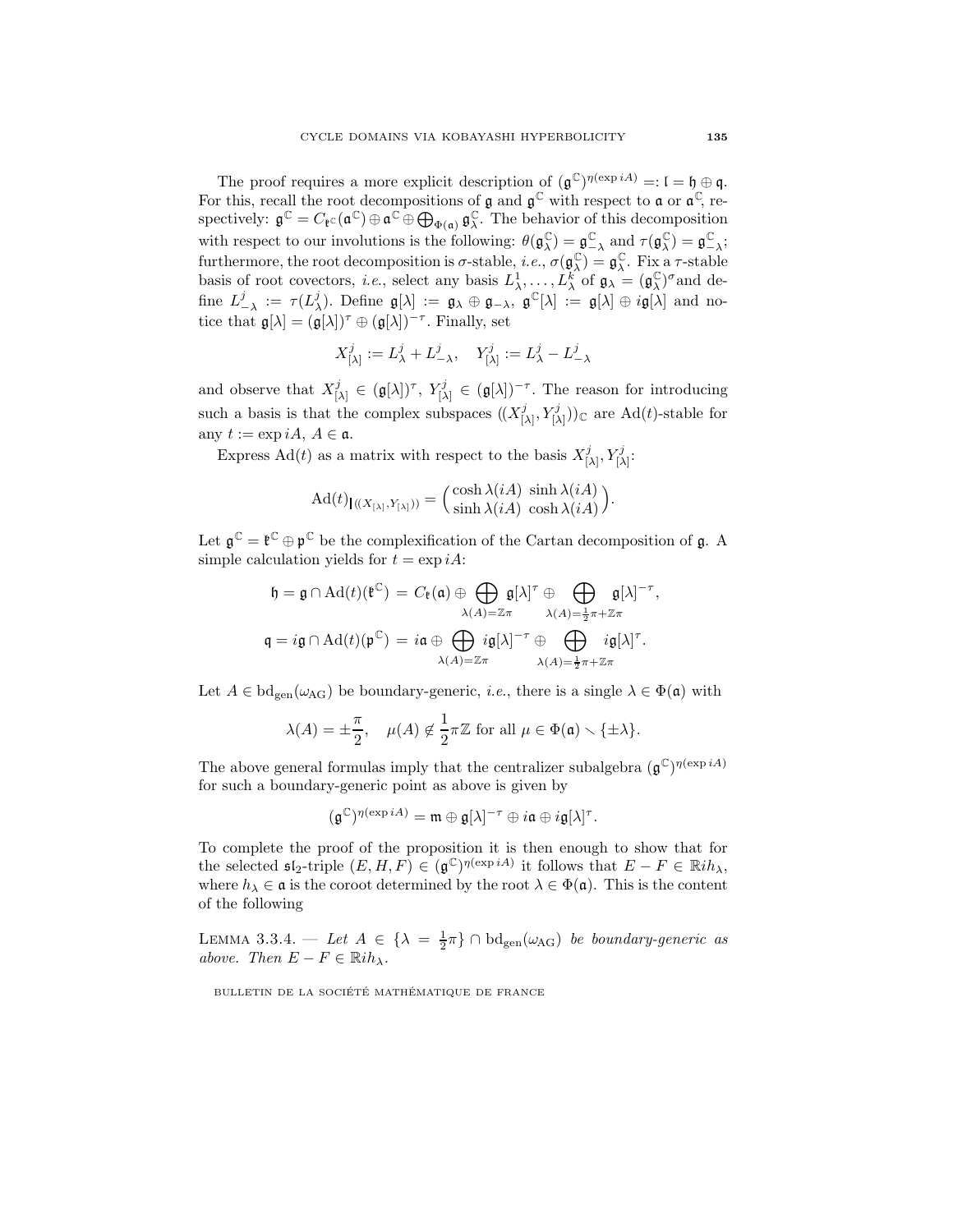*Proof.* — Let  $\mathfrak{l} := (\mathfrak{g}^{\mathbb{C}})^{\eta(\exp{iA})} = \mathfrak{h} \oplus \mathfrak{q}$ . Since  $((E, H, F))_{\mathbb{R}}$  is semi-simple, it follows that  $((E, H, F))_{\mathbb{R}} \subset [I : I]$ . Hence, since  $B([\mathfrak{g}_{\lambda} : \mathfrak{g}_{-\lambda}], {\lambda = 0}) = 0$ (B denotes the Killing form) we have

$$
[I : I] = [\mathfrak{m} \oplus \mathfrak{g}[\lambda]^{-\tau} \oplus i\mathfrak{a} \oplus i\mathfrak{g}[\lambda]^{\tau} : \mathfrak{m} \oplus \mathfrak{g}[\lambda]^{-\tau} \oplus i\mathfrak{a} \oplus i\mathfrak{g}[\lambda]^{\tau}]
$$
  
= 
$$
\mathfrak{m} \oplus \mathbb{R}i\hbar_{\lambda} \oplus \mathfrak{g}[\lambda]^{-\tau} \oplus i\mathfrak{g}[\lambda]^{\tau}.
$$

By Proposition 3.3.1 we have  $E-F \in i\mathfrak{a}$ . Finally,  $E-F \in i\mathfrak{a} \cap [1:1] = \mathbb{R}i h_\lambda$ .  $\Box$ 

Recall that the set  $bd_{gen}(\Omega_{AG}) = bd(\Omega_{AG}) \setminus (\mathcal{C} \cup \mathcal{E})$  consists of certain non-closed orbits in the boundary of  $\Omega_{\text{AG}}$ .

THEOREM 3.3.5. — On every G-orbit in  $bd_{gen}(\Omega_{AG})$  there exists a point of the form  $z := \exp E \cdot \exp i A \cdot x_0$ ,  $A \in \text{bd}_{gen}(\omega_{AG})$ , E nilpotent, and a corresponding  $3\text{-}dimensional\ simple\ subgroup\ S^{\mathbb{C}}\subset G^{\mathbb{C}}\ such\ that$ 

- 1) the 2-dimensional affine quadric  $S^{\mathbb{C}} \cdot \exp iA \cdot x_0 =: S^{\mathbb{C}} \cdot x_1$  contains z;
- 2) the intersection  $\Omega_{\text{AG}} \cap S^{\mathbb{C}} \cdot x_1$  contains an Akhiezer-Gindikin domain  $\Omega_{\rm AG}(S)$  of  $S^{\mathbb{C}} \cdot x_1$ , i.e., the orbit  $S^{\mathbb{C}} \cdot x_1$  is a  $Q_2$ -slice.

*Proof.* — Given a non-closed G-orbit in  $\text{bd}_{\text{gen}}(\Omega_{\text{AG}})$  let  $z = \exp E \cdot \exp i A \cdot x_0$  be an optimal base point as in Lemma 3.1.1. By Proposition 3.3.1 we may choose an  $\mathfrak{sl}_2$ -triple  $(E, H, F)$  in  $(\mathfrak{g}^{\mathbb{C}})^{\eta(\exp{iA})}$  such that  $E - F \in i\mathfrak{a}$ . Let  $S^{\mathbb{C}} \subset G^{\mathbb{C}}$ be the complex subgroup with Lie algebra  $\mathfrak{s}^{\mathbb{C}} := ((E, H, F))_{\mathbb{C}}$ . By construction  $S^{\mathbb{C}} \cdot x_1$  contains z.

For a boundary-generic point  $x_1$  with  $\lambda(A) = \frac{1}{2}\pi$  and  $\mu(A) \neq \frac{1}{2}\pi\mathbb{Z}$  for all  $\mu \neq \pm \lambda$  we already know by 3.3.4 that  $E - F \in \mathbb{R}$ ih<sub> $\lambda$ </sub>. Assume that  $h_{\lambda} \in \mathfrak{a}$ is the normalized coroot of  $\lambda$ , *i.e.*,  $\lambda(h_\lambda) = 2$ . Since  $\omega_{AG}$  is invariant under the Weyl group, the image A' of A under the reflection on  $\{\lambda = 0\}$  is also boundary-generic, and the intersection of  $A - \mathbb{R}h_{\lambda}$  with  $\omega_{\text{AG}}$  is the segment  $\{A - th_{\lambda} : t \in (0, \frac{1}{2}\pi)\}\$  with boundary points A and A'.

Recall that  $(e, H, f)$  with  $E = ie$  and  $F = -if$  is an  $\mathfrak{sl}_2$ -triple in  $\mathfrak{s}^{\mathbb{C}}$ such that  $\mathfrak{s} := \mathfrak{g} \cap \mathfrak{s}^{\mathbb{C}} = ((e, H, f))_{\mathbb{R}}$ . Let S denote the corresponding subgroup in  $S^{\mathbb{C}}$  (isomorphic to  $SL_2(\mathbb{R})$  or  $PSL_2(\mathbb{R})$ ). The S-isotropy at all points  $\exp((-\frac{1}{2}\pi,0)i\hbar_{\lambda}+iA)\cdot x_0$  is compact and it is non-compact at  $\exp(iA\cdot x_0$  and  $\exp iA' \cdot x_0$ . Hence,  $S \cdot \exp((-\frac{1}{2}\pi, 0)ih_{\lambda} + iA) \cdot x_0$  is an Akhiezer-Gindikin domain in  $S^{\mathbb{C}} \cdot x_1$  which is contained in  $\Omega_{\text{AG}}$ .  $\Box$ 

**3.4.** Domains of holomorphy. — Let  $S^{\mathbb{C}} = SL_2(\mathbb{C}), S = SL_2(\mathbb{R})$  be embedded in  $S^{\mathbb{C}}$  as the subgroup of matrices which have real entries and let  $K_S = SO_2(\mathbb{R})$ . To fix the notation, let  $D_0$  and  $D_{\infty}$  be the open S-orbits in  $\mathbb{P}_1(\mathbb{C})$ . Further, choose  $\mathbb{C} \subset \mathbb{CP}^1 = \mathbb{C} \cup \{\infty\}$  in such a way that  $0 \in D_0$ and  $\infty \in D_{\infty}$  are the K<sub>S</sub>-fixed points.

Now let  $S^{\mathbb{C}}$  act diagonally on  $Z = \mathbb{CP}^1 \times \mathbb{CP}^1$  and note that the open orbit  $\Omega$ , which is the complement of the diagonal diag( $\mathbb{CP}^1$ ) in Z, is the complex symmetric space  $S^{\mathbb{C}}/K_S^{\mathbb{C}}$ . Note that in  $\mathbb{CP}^1 \times \mathbb{CP}^1$  there are four open

tome 133 – 2005 –  $\mathrm{N}^\mathrm{O}$  1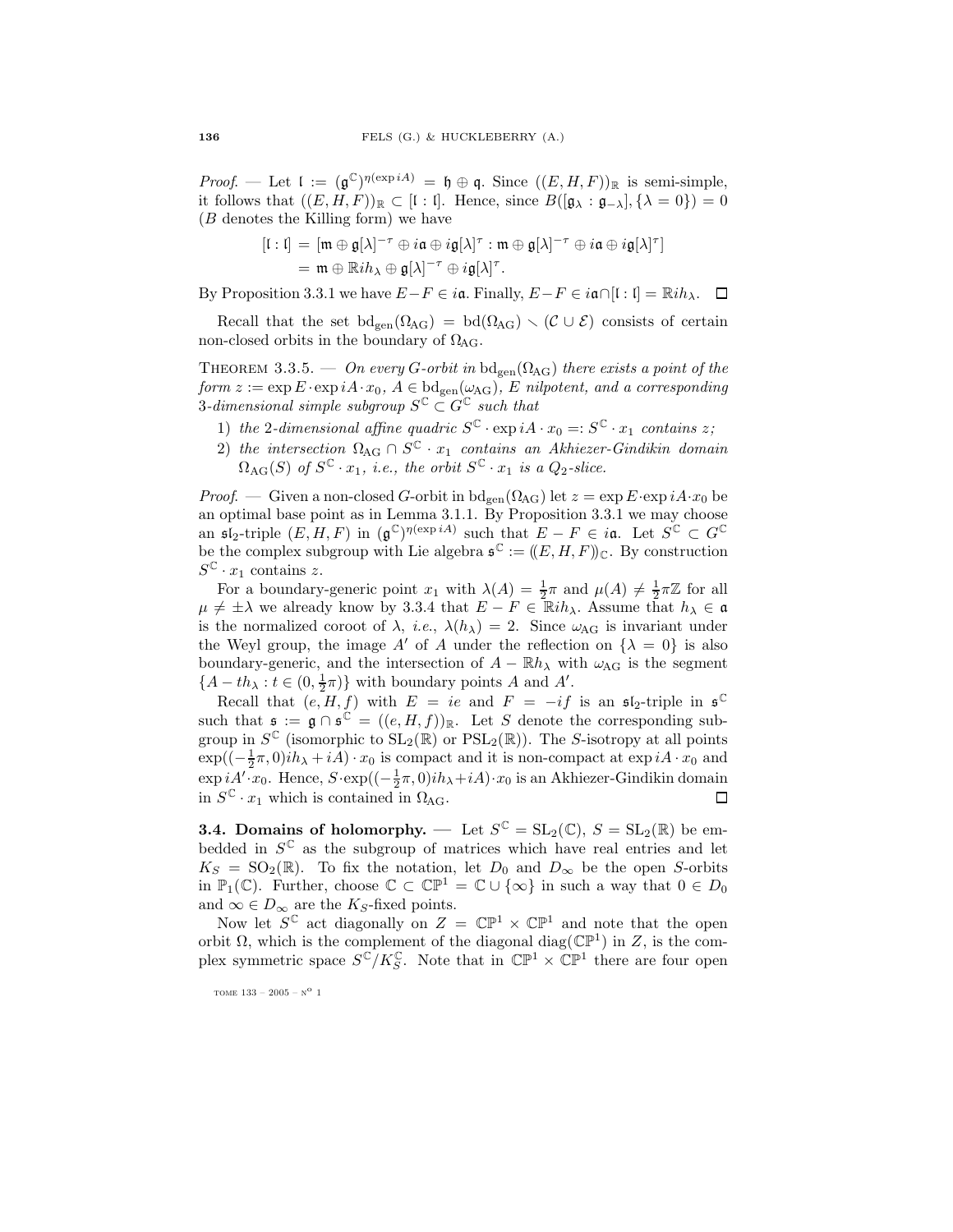$SL_2(\mathbb{R}) \times SL_2(\mathbb{R})$ -orbits: the bi-disks  $D_\alpha \times D_\beta$  for any pair  $(\alpha, \beta)$  from  $\{0, \infty\}$ . As S-spaces, the domains  $D_0 \times D_\infty$  and  $D_\infty \times D_0$  are equivariantly biholomorphic; further, they are actually subsets of  $\Omega$ , and the Riemannian symmetric space  $S/K_S$  sits in each of them as the totally real S-orbit  $S·(0, \infty)$  (or  $S·(\infty, 0)$ , respectively). Depending on which of these points is chosen as a reference point in  $\Omega$ , both domains can be considered as the Akhiezer-Gindikin domain

$$
\Omega_{\text{AG}} = D_0 \times D_{\infty} = S \cdot \exp(i\omega_{\text{AG}} \cdot (0, \infty)), \quad D_{\infty} \times D_0 = S \cdot \exp(i\omega_{\text{AG}} \cdot (\infty, 0))
$$

with  $\omega_{AG} = \left(-\frac{1}{4}\pi, \frac{1}{4}\pi\right)h_\alpha$  and  $h_\alpha \in \mathfrak{a}$  is the normalized coroot  $(i.e., \alpha(h_\alpha) = 2)$ .

Our main point here is to understand S-invariant Stein domains in  $\Omega$  which properly contain  $\Omega_{\text{AG}}$ . By symmetry we may assume that such has non-empty intersection with  $D_0 \times D_0$ . Observe that  $(D_0 \times D_0) \cap \Omega = D_0 \times D_0 \setminus \text{diag}(D_0)$ . Furthermore, other than diag( $D_0$ ), all S-orbits in  $D_0 \times D_0$  are closed real hypersurfaces. For  $D_0 \times D_0 \setminus diag(D_0)$  let  $\Omega(p)$  be the domain bounded by  $S \cdot p$ and  $diag(D_0)$ . We shall show that a function which is holomorphic in a neighborhood of  $S \cdot p$  extends holomorphically to  $\Omega(p)$ .

For this, define  $\Sigma := \{(-s, s) : 0 \le s < 1\} \subset D_0 \times D_0$ . It is a geometric slice for the S-action. We say that a (1-dimensional) complex curve  $C \subset \mathbb{C}^2 \subset Z$ is a supporting curve for bd $(\Omega(p))$  at p if  $C \cap cl(\Omega(p)) = \{p\}$ . Here,  $cl(\Omega(p))$ denotes the topological closure in  $D_0 \times D_0$ .

PROPOSITION 3.4.1. — For every  $p \in D_0 \times D_0 \setminus diag(D_0)$  there exists a supporting curve for bd $(\Omega(p))$  at p.

*Proof.* — Recall that we consider  $D_0$  embedded in  $\mathbb C$  as the unit disc. It is enough to construct such a curve  $C \subset \mathbb{C}^2$  at each point  $p_s = (-s, s) \in \Sigma$ ,  $s \neq 0$ . For this we define  $C_s := \{(-s+z, s+z) : z \in \mathbb{C}\}\)$ . To prove  $C_s \cap cl(\Omega(p_s)) = \{p_s\}$ let d be the Poincare metric of the unit disc  $D_0$ , considered as the function  $d: D_0 \times D_0 \to \mathbb{R}_{\geq 0}$ . Note that it is an S-invariant function on  $D_0 \times D_0$ . In fact the values of d parameterize the S-orbits.

We now claim that  $d(-s + z, s + z) \geq d(-s, s) = d(p_s)$  for  $z \in \mathbb{C}$  and  $(-s+z, s+z) \in D_0 \times D_0$ , with equality only for  $z = 0$ , *i.e.*,  $C_s$  touches  $c\ell(\Omega(p_s))$ only at  $p_s$ . To prove the above inequality, it is convenient to compare the Poincaré length of the Euclidean segment seg( $z-s$ ,  $z+s$ ) in  $D_0$  with the length of seg(−s, s). Writing the corresponding integral for the length, it is clear, without explicit calculation, that  $d(-s+x, s+x) > d(-s, s)$  for  $z = x \in \mathbb{R} \setminus 0$ . The same argument shows also that  $d(-s+x+iy, s+x+iy) > d(-s+x, s+x)$ for all non-zero  $y \in \mathbb{R}$  and the proposition is proved.  $\Box$ 

From the above construction it follows that the boundary hypersurfaces  $S(p)$ are strongly pseudoconvex. Since then the smallest Stein domain containing a S-invariant neighborhood of  $S(p)$  is  $\Omega(p) \setminus diag(D_0)$ , the following is immediate.

BULLETIN DE LA SOCIÉTÉ MATHÉMATIQUE DE FRANCE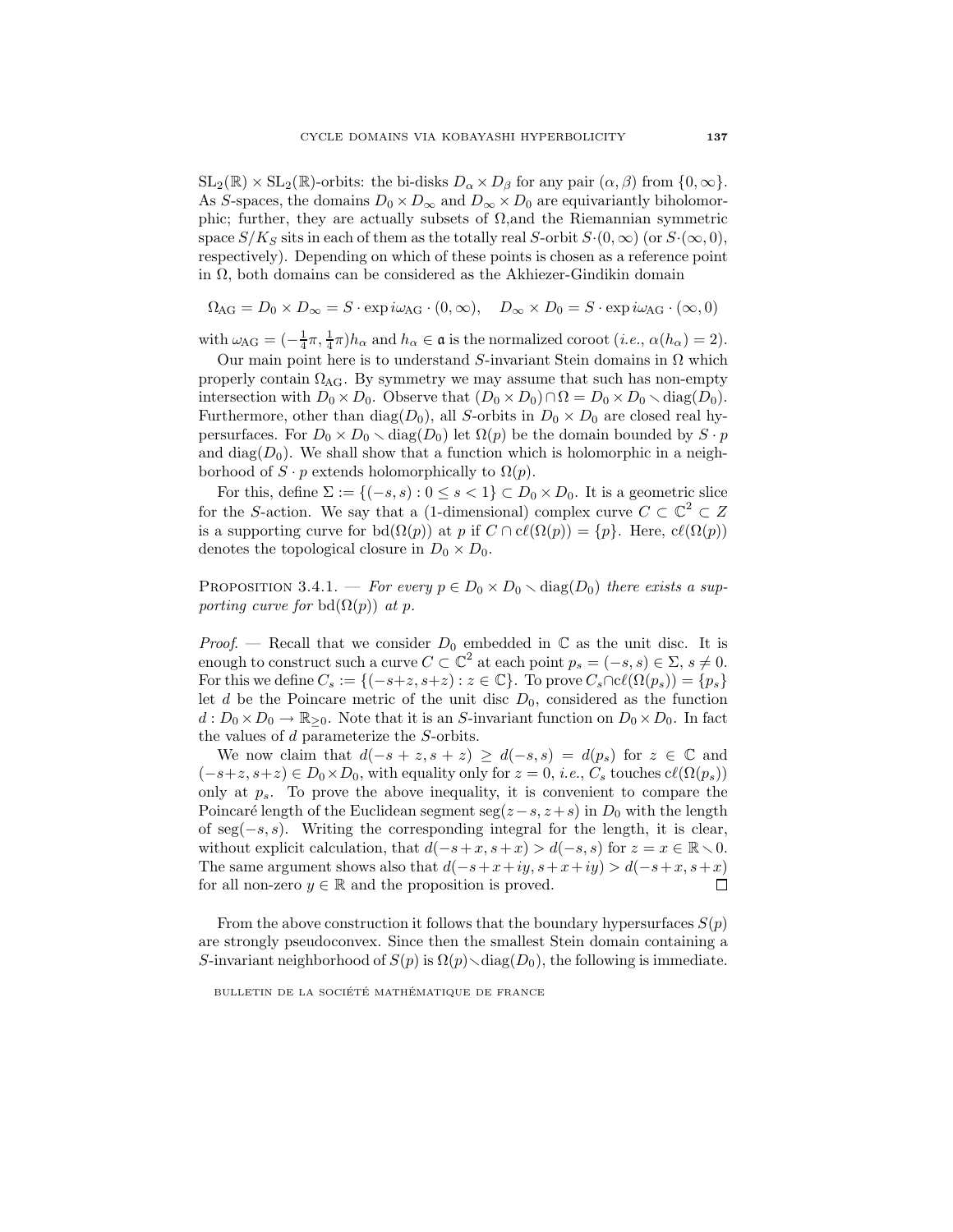COROLLARY 3.4.2. — For  $p \in D_0 \times D_0 \setminus diag(D_0)$  every function f which is holomorphic on some neighborhood of the orbit  $S \cdot p$  extends holomorphically to  $\Omega(p)$  $\diagup$ diag $(D_0)$ . An analogous statement is valid for  $p \in D_\infty \times D_\infty \diagdown$ diag $(D_\infty)$ .

Observe that the set  $bd_{gen}(D_0 \times D_{\infty})$  of generic boundary points, which was introduced in section 4.2, consists of the two S-orbits bd( $D_0$ ) ×  $D_{\infty}$  ∪  $D_0 \times \text{bd}(D_{\infty})$ . Let  $z \in \text{bd}(D_0) \times D_{\infty}$  (or  $z \in D_0 \times \text{bd}(D_{\infty})$ ) be such a boundary point.

COROLLARY 3.4.3. — Let  $\widehat{\Omega} \subset Q_2 \subset \mathbb{CP}^1 \times \mathbb{CP}^1$  be an S-invariant Stein domain which contains  $D_0 \times D_{\infty}$  and the boundary point z. Then  $\Omega$  also contains  $D_0 \times \mathbb{CP}^1 \setminus \text{diag}(\mathbb{CP}^1)$  (or  $\mathbb{CP}^1 \times D_\infty \setminus \text{diag}(\mathbb{CP}^1)$ , respectively).

*Proof.* — Let B be a ball around z which is contained in  $\hat{\Omega}$ . For p in  $B(z) \cap D_{\infty} \times D_{\infty}$  sufficiently close to z it follows that  $S \cdot q \subset \Omega$  for all q in  $B(z) \cap (D_{\infty} \times D_{\infty})$ . The result then follows from the previous corollary. □

If  $\widehat{\Omega}$  is as in the above corollary, the fibers of the projection of  $\widehat{\Omega}\subset\mathbb{CP}^1\times\mathbb{CP}^1$  $\to \mathbb{P}^1$  can be regarded as non-constant holomorphic curves  $f : \mathbb{C} \to \widehat{\Omega}$ . One says that a complex manifold  $X$  is Brody hyperbolic if there are no such curves.

COROLLARY 3.4.4. — If  $\widehat{\Omega}$  is as above, then  $\widehat{\Omega}$  is not Brody hyperbolic.

A complex manifold  $X$  is said to be Kobayashi hyperbolic whenever the Kobayashi pseudo-metric is in fact a metric (see [27]). The pseudo-metric is defined in such a way that, if there exists a non-constant holomorphic curve  $f: \mathbb{C} \to X$ , then X is not hyperbolic, *i.e.*, Kobayashi hyperbolicity is a stronger condition than Brody hyperbolic. For an arbitrary semi-simple group  $G$  the domain  $\Omega_{\text{AG}}$  is indeed Kobayashi hyperbolic (*cf.* [22], see §5 for stronger results).

The following is our main application of the existence of  $Q_2$ -slices at generic points of bd $(\Omega_{\text{AG}})$ .

THEOREM 3.4.5. — A G-invariant, Stein and Brody hyperbolic domain  $\hat{\Omega}$ in  $G^{\mathbb{C}}/K^{\mathbb{C}}$  which contains  $\Omega_{\text{AG}}$  is equal to  $\Omega_{\text{AG}}$ .

Proof. — Arguing by contraposition, if  $\Omega_{\rm AG}$  is strictly contained in a Ginvariant Stein domain  $\Omega$ , then by Theorem 3.3.5 there exists a  $Q_2$ -slice at a generic boundary point  $z \in \text{bd}(\Omega_{\text{AG}}) \cap \Omega$  with  $Q_2 \cap \Omega$  an S-invariant Stein domain properly containing the Akhiezer-Gindikin domain of  $Q_2$ . However, by Corollary 3.4.4, such a domain in  $Q_2$  is not Brody hyperbolic.  $\Box$ 

#### 4. Hyperbolicity and the characterization of cycle domains

In this section it is shown the Wolf cycle domains  $\Omega_W(D)$  are Kobayashi hyperbolic. The above theorem then yields their characterization (see 4.2.5).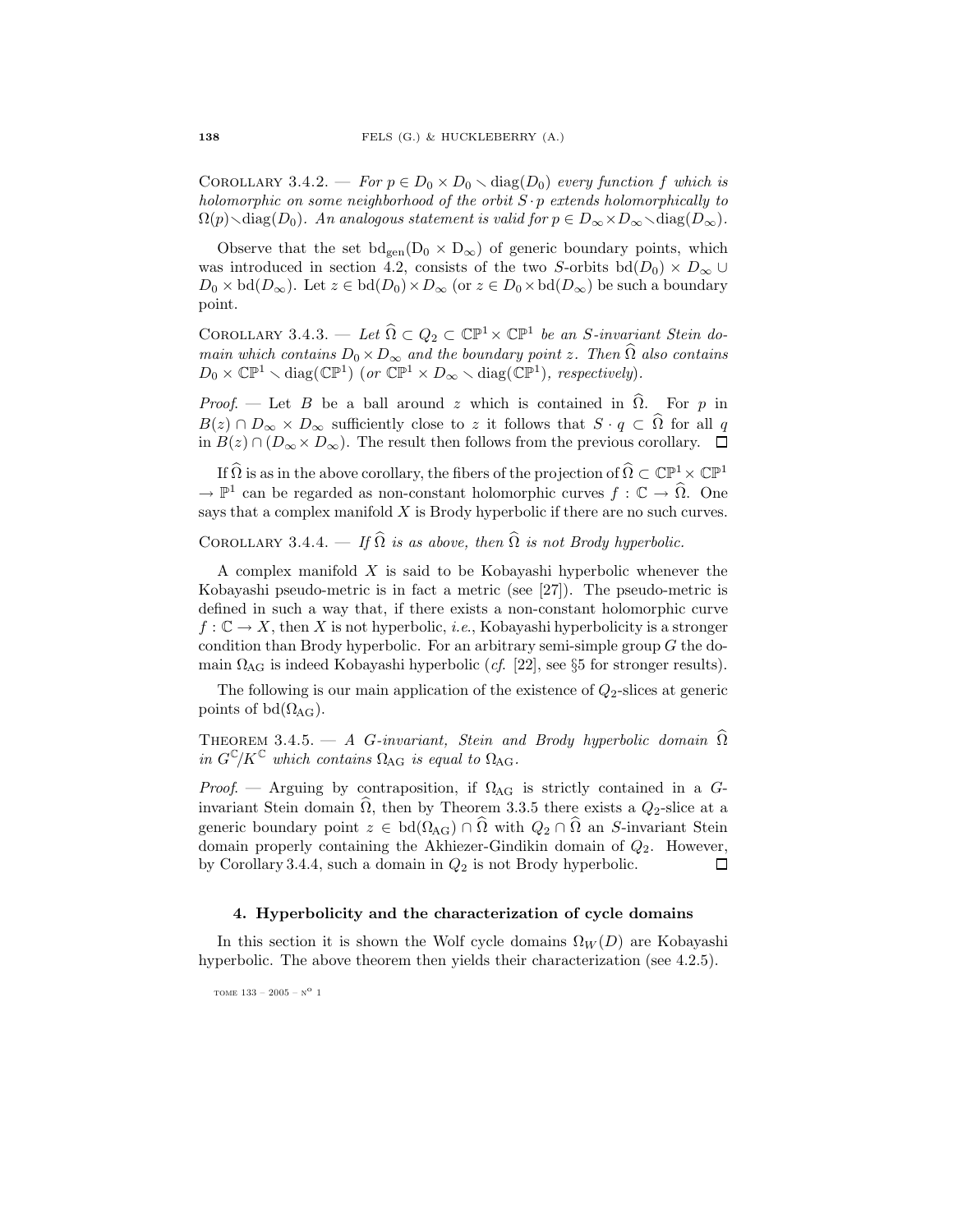4.1. Families of hyperplanes. — We start by proving a general result concerning families of hyperplanes in projective space and their intersections with locally closed subvarieties. Since such a subvariety is usually regarded as being embedded by sections of some line bundle, it is natural to regard the projective space as the projectivization  $\mathbb{P}(V^*)$  of the dual space and a hyperplane in  $\mathbb{P}(V^*)$ as a point in  $\mathbb{P}(V)$ .

We will think of a subset  $S \in \mathbb{P}(V)$  as parameterizing a family of hyperplanes in  $\mathbb{P}(V^*)$ . A non-empty subset  $S \subset \mathbb{P}(V)$  is said to have the normal crossing property if for every  $k \in \mathbb{N}$  there exist  $H_1, \ldots H_k \in S$  so that for every subset  $I \subset \{1,\ldots,k\}$  the intersection  $\bigcap_{i\in I} H_i$  is |I|-codimensional. If  $|I| \geq \dim_{\mathbb{C}} V$ , this means that the intersection is empty.

In the sequel  $\langle S \rangle$  denotes the complex linear span of S in  $\mathbb{P}(V)$ , i.e., the smallest plane in  $\mathbb{P}(V)$  containing S.

PROPOSITION  $4.1.1. - A$  locally closed, irreducible real analytic subset S with  $\langle S \rangle = \mathbb{P}(V)$  has the normal crossing property.

*Proof.* — We proceed by induction over k. For  $k = 1$  there is nothing to prove. Given a set  ${H_{s_1}, \ldots, H_{s_k}}$  of hyperplanes with the normal crossing property and a subset  $I \subset \{s_1, \ldots, s_k\}$ , define

$$
\Delta_I := \bigcap_{s \in I} H_s, \quad \mathcal{H}(I) := \left\{ s \in S : H_s \supset \Delta_I \right\}, \quad \mathcal{C}\ell_k := \bigcup_{\substack{J \subset \{s_1, \ldots, s_k\} \\ \Delta_J \neq \varnothing}} \mathcal{H}(J).
$$

We wish to prove that  $S \setminus \mathcal{C}\ell_k \neq \emptyset$ . For this, note that each  $\mathcal{H}(I)$  is a real analytic subvariety of S. Hence, if  $S = \mathcal{C}\ell_k$ , then  $S = \mathcal{H}(J)$  for some J with  $\Delta_J \neq \emptyset$ . However,  $\{H \in \mathbb{P}(V^*) : H \supset \Delta_J\}$  is a proper, linear plane  $\mathcal{L}(J)$ of  $\mathbb{P}(V)$ . Consequently,  $S \subset \mathcal{L}(J)$ , and this would contradict  $\langle S \rangle = \mathbb{P}(V)$ . Therefore, there exists  $s \in S \setminus \mathcal{C}\ell_k$ , or equivalently,  $\{H_{s_1}, \ldots, H_{s_k}, H_s\}$  has the normal crossing property.  $\Box$ 

It is known that if  $H_1, \ldots, H_{2m+1}$  are hyperplanes having the normal crossing property, where  $m = \dim_{\mathbb{C}} \mathbb{P}(V)$ , then  $\mathbb{P}(V^*) \setminus \bigcup H_j$  is Kobayashi hyperbolic (*cf.* [12], see also [27, p. 137]).

COROLLARY 4.1.2.  $\overline{\phantom{a}}$  of  $S$  is a locally closed, irreducible and generating real analytic subset of  $\mathbb{P}(V)$ , then there exist hyperplanes  $H_1, \ldots H_{2m+1} \in S$  so that the complement  $\mathbb{P}(V^*) \setminus \bigcup H_j$  is Kobayashi hyperbolic.

Our main application of this result arises in the case where  $S$  is an orbit of the real form at hand.

COROLLARY 4.1.3. — Let  $G^{\mathbb{C}}$  be a reductive complex Lie group, G a real form,  $V^*$  an irreducible  $G^{\mathbb{C}}$ -representation space and S a G-orbit in  $\mathbb{P}(V)$ . Then there exist hyperplanes  $H_1, \ldots, H_{2m+1} \in S$  so that  $\mathbb{P}(V^*) \setminus \bigcup H_j$  is Kobayashi hyperbolic.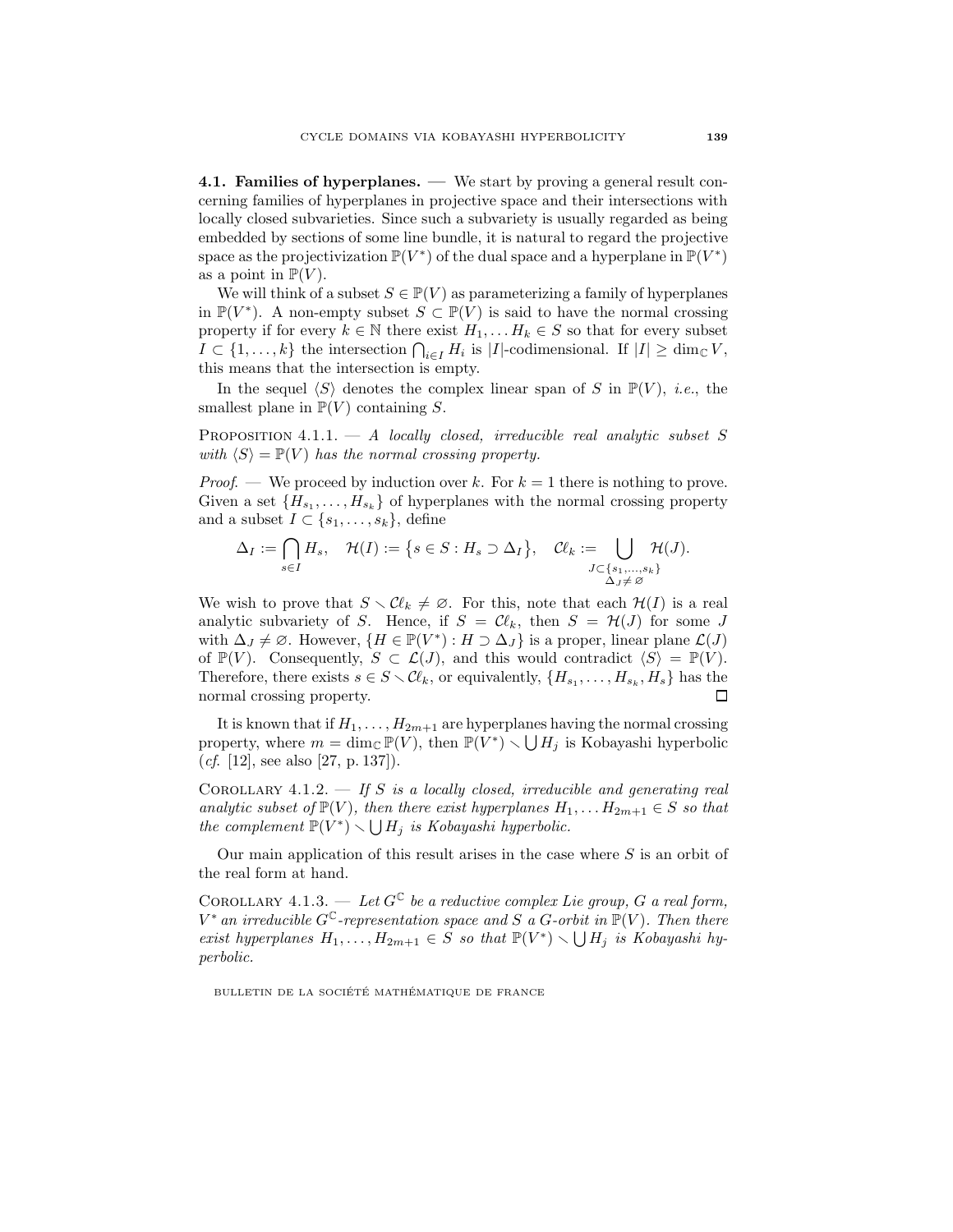*Proof.* — From the irreducibility of the representation  $V^*$ , it follows that V is likewise irreducible and this, along with the identity principle, implies that for  $\langle S \rangle = \mathbb{P}(V)$ . 口

**4.2. Hyperbolic domains in**  $G^{\mathbb{C}}/K^{\mathbb{C}}$ **.** — Hypersurfaces H in  $\Omega = G^{\mathbb{C}}/K^{\mathbb{C}}$ which are invariant under the action of an Iwasawa-Borel group  $B$ , *i.e.*, Borel groups which contain the AN part of some Iwasawa-decomposition  $G = KAN$ , play a key role in the study of G-invariant domains (see also [22], [23], [24] and [25]). In the sequel we shall simply refer to such  $H$  simply as a  $B$ -hypersurface.

Recall that if  $H_1, \ldots, H_m$  are all of the irreducible B-hypersurfaces in  $G^{\mathbb{C}}/K^{\mathbb{C}}$ and if  $\bigcup_j (\bigcup_{g \in G} g(H_j))$  is removed from  $\Omega$ , then the connected component  $\Omega_I$ of the resulting domain is the Akhiezer-Gindikin domain  $\Omega_{\rm AG}$  (see [22], [2] and [33]). In particular, the  $\Omega_I$  is non-empty.

Now if  $H$  is just one (possibly not irreducible)  $B$ -hypersurface, then the set  $\bigcup_{g\in G} g(H) = \bigcup_{g\in K} g(H)$  is closed and its complement in  $\Omega = G^{\mathbb{C}}/K^{\mathbb{C}}$  is open. Let  $\Omega_H$  be the connected component of that open complement, containing the chosen base point  $x_0$ . It is likewise a non-empty G-invariant Stein domain in  $\Omega = G^{\mathbb{C}}/K^{\mathbb{C}}$ .

Here we shall prove that, if G is not Hermitian, any such  $\Omega_H$  is Kobayashi hyperbolic. In the Hermitian case one easily describes the situation where  $\Omega_H$ is not hyperbolic.

Let H be given as above and let L be the line bundle which it defines. Let  $\sigma_H$ be the corresponding section, *i.e.*,  $\{\sigma_H = 0\} = H$ .

Note that  $\sigma_H$  is a B-eigenvector in  $\Gamma(\Omega, L)$ . Let  $V_H \subset \Gamma(\Omega, L)$  be the irreducible  $G^{\mathbb{C}}$ -representation space which contains  $\sigma_H$ . Define  $\varphi_H : \Omega \to$  $\mathbb{P}(V_H^*)$  to be the canonically associated  $G^{\mathbb{C}}$ -equivariant meromorphic map.

LEMMA 4.2.1. — The map  $\varphi_H : \Omega \to \mathbb{P}(V_H^*)$  is a regular morphism onto a quasi-projective  $G^{\mathbb{C}}$ -orbit  $G^{\mathbb{C}} \cdot v_0^* =: \tilde{\Omega}$ .

*Proof.* — By definition  $\varphi_H$  is  $G^{\mathbb{C}}$ -equivariant; in particular its set E of base points is  $G^{\mathbb{C}}$ -invariant. Since  $\Omega$  is  $G^{\mathbb{C}}$ -homogeneous,  $E = \emptyset$ .  $\Box$ 

By definition every section  $s \in V_H$  is the pull-back  $\varphi^*_H(\tilde{s})$  of a hyperplane section. Thus, there is a uniquely defined B-hypersurface  $\tilde{H}$  in  $\mathbb{P}(V_H^*)$  with  $\varphi_H^{-1}(\widetilde{H}) = H$ . Let  $\widetilde{\Omega}_{\widetilde{H}} \subset \mathbb{P}(V_H^*)$  be defined analogously to  $\Omega_H$ , *i.e.*,  $\widetilde{\Omega}_{\widetilde{H}} = \mathbb{P}(V_H^*) \setminus \bigcup_{g \in G} g(\widetilde{H})$ . Applying Corollary 4.1.3 to  $\mathbb{P}(V_H^*)$  and  $S := G \cdot \widetilde{H} \subset \mathbb{P}(V_H)$ , it follows that the domain  $\widetilde{\Omega}_{\widetilde{H}}$  is Kobayashi hyperbolic. Further, the connected component of  $\varphi_H^{-1}(\tilde{\Omega}_{\tilde{H}})$  which contains the base point  $x_0$  is just the original domain  $\Omega_H$ .

If  $\varphi$  has positive dimensional fibers, which indeed can happen in the Hermitian case, then, since the connected components of its fibers contain many holomorphic curves  $f : \mathbb{C} \to \Omega$ , it follows that  $\Omega_H$  is not Kobayashi hyperbolic.

tome 133 – 2005 –  $\mathrm{N}^\mathrm{O}$  1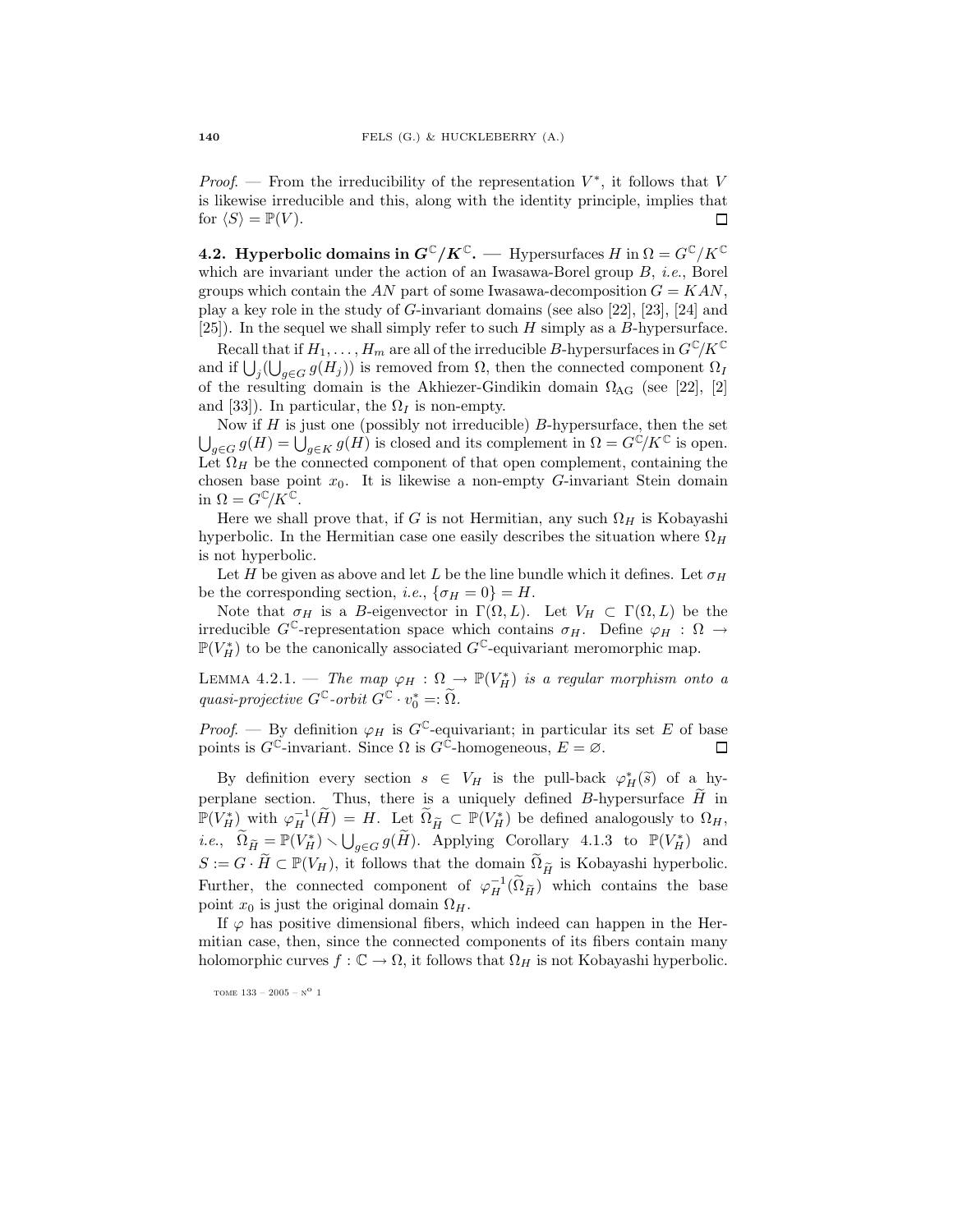In the case of finite fibers, since preimages under locally biholomorphic maps of hyperbolic manifolds are hyperbolic, the opposite is true.

THEOREM 4.2.2. — If the  $\varphi_H$ -fibers are finite, then  $\Omega_H$  is Kobayashi hyperbolic.

COROLLARY 4.2.3. — If G is not of Hermitian type, then  $\Omega_H$  is Kobayashi hyperbolic.

*Proof.* — If G is not of Hermitian type, then  $K^{\mathbb{C}}$  is dimension theoretically maximal in  $G^{\mathbb{C}}$  and, since  $\varphi_H$  is non-constant, it follows that it has finite fibers.  $\Box$ 

THEOREM 4.2.4. — The Wolf cycle domain  $\Omega_W(D)$  of an open orbit D of an arbitrary real form G of an arbitrary complex semi-simple group  $G^{\mathbb{C}}$  in an arbitrary flag manifold  $Z = G^{\mathbb{C}}/Q$  ist Stein and Kobayashi hyperbolic.

*Proof.* — It was shown in [25] that every Wolf cycle space  $\Omega_W(D)$  is the intersection of certain of the  $\Omega_H$ . In the notation of [25] such an intersection is referred to as the associated Schubert domain  $\Omega<sub>S</sub>(D)$ . Thus the cycle domains  $\Omega_W(D)$  are Stein.

If G is not of Hermitian type, then, since it is contained in  $\Omega_H$  for certain B-hypersurfaces H, Corollary 4.2.3 implies that it is hyperbolic.

If G is of Hermitian type, then  $\Omega_W(D)$  is either the associated bounded symmetric domain B, its complex conjugate or, if  $\Omega$  is non-compact,  $\mathcal{B} \times \mathcal{B}$ (see [43], [45], [46], [25]). Since bounded domains are hyperbolic, this completes the proof.  $\Box$ 

We now give a characterization of all Wolf cycle domains, including the few exceptions mentioned above. For this recall that  $D$  is an open  $G$ -orbit in  $Z = G^{\mathbb{C}}/Q$ ,  $C_0$  the base cycle in D, and  $G^{\mathbb{C}} \cdot C_0 = \Omega$  is the corresponding orbit in the cycle space  $\mathcal{C}^q(Z)$ .

THEOREM 4.2.5. — If  $\Omega$  is compact, then either  $\Omega_W(D)$  consists of a single point or G is Hermitian and  $\Omega_W(D)$  is either the associated bounded symmetric domain B or its complex conjugate  $\overline{B}$ . If  $\Omega$  is non-compact, then, regarding  $\Omega_W(D)$  as a domain  $G^{\mathbb{C}}/K^{\mathbb{C}}$ , it follows that

$$
\Omega_W(D)=\Omega_{\rm AG}
$$

for every open G-orbit in every  $G^{\mathbb{C}}$ -flag manifold  $Z = G^{\mathbb{C}}/Q$ .

*Proof.* — The exceptional case where  $\Omega$  is compact is discussed in detail in the proof of Theorem 4.2.4 and therefore we restrict here to the non-compact case.

The statement  $\Omega_W(D) = \Omega_S(D)$  is proved in [25]. In [22] and [33] it is proved that  $\Omega_{AG} \subset \Omega_I$ . By definition  $\Omega_S(D) \supset \Omega_I = \Omega_{AG}$ . Since  $\Omega_W(D)$  is Stein and hyperbolic (Theorem 4.2.4), by Theorem 3.4.5 it follows that  $\Omega_W(D) = \Omega_{\text{AG}}$ , and all equalities are forced. 口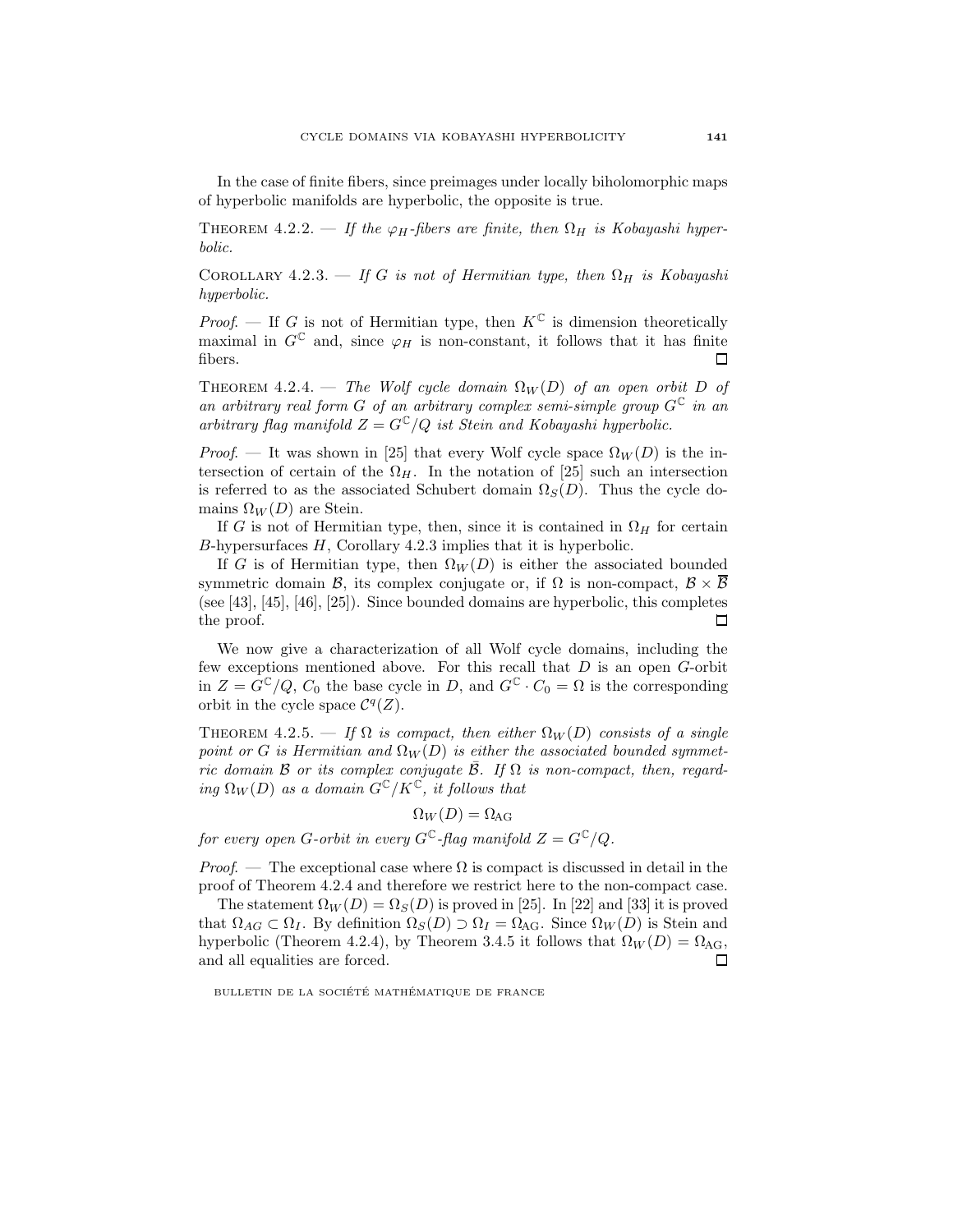REMARK. — The second author's proof [22] of the inclusion  $\Omega_{AG} \subset \Omega_I$  only used the existence of a G-invariant strictly plurisubharmonic function on  $\Omega_{AG}$ . It is in fact necessary to use the existence, shown in [10], of such a function which in addition restricts to and exhaustion of  $\exp(i\omega_{AG})\cdot x_0$ . In the meantime T. Matsuki [33] has given an algebraic proof which holds in greater generality.

## BIBLIOGRAPHY

- [1] AKHIEZER  $(D.)$  & GINDIKIN  $(S.)$  On the Stein extensions of real symmetric spaces, Math. Ann., t. 286 (1990), pp. 1–12.
- [2] BARCHINI  $(L.)$  Stein extensions of real symmetric spaces and the geom*etry of the flag manifold*, Math. Ann., t.  $326$  (2003), pp. 331–346.
- [3] BARCHINI  $(L.)$ , GINDIKIN  $(S.)$  & WONG  $(H.W.)$  Geometry of flag manifolds and holomorphic extensions of Szegö kernels for  $SU(p, q)$ , Pacific J. Math., t. **179** (1997), pp. 201–220.
- [4] BARCHINI (L.), LESLIE (C.) & ZIERAU  $(R.)$  Domains of holomorphy and representations of  $Sl(n, \mathbb{R})$ , Manuscripta Math., t. 6 (2001), no. 4, pp. 411–427.
- [5] BARLET  $(D.)$  & KOZIARZ  $(V.)$  Fonctions holomorphes sur l'espace des cycles: la méthode d'intersection, Math. Research Letters, t. 7 (2000), pp. 537–550.
- [6] BARLET  $(D.)$  & MAGNUSSON  $(J.)$  Intégration de classes de cohomologie méromorphes et diviseurs d'incidence, Ann. Sci. Ecole Norm. Sup., t. 31 (1998), pp. 811–842.
- [7] BIRKES (D.) Orbits of linear algebraic groups, Ann. of Math., t. 93 (1971), no. 2, pp. 459–475.
- [8] BOURBAKI  $(N.)$  Éléments de mathématique: Groupes et algèbres de Lie, Chapitres 7 et 8, Hermann, Paris, 1975.
- [9] BREMIGAN (R.) Quotients for algebraic group actions over nonalgebraically closed fields, J. reine angew. Math., t.  $453$  (1994), pp. 21–47.
- [10] BURNS  $(D.)$ , HALVERSCHEID  $(ST.)$  & HIND  $(R.)$  The geometry of Grauert tubes and complexification of symmetric spaces, Duke J. Math., t. 118 (2003), pp. 465–491.
- $[11]$  CRITTENDEN  $(R.J.) Minimum$  and conjugate points in symmetric spaces, Canad. J. Math., t. 14 (1962), pp. 320–328.
- [12] DUFRESNOY  $(H.)$  Théorie nouvelle des familles complexes normales. Application à l'étude des fonctions algébroïdes, Ann. Sci. École Norm. Sup., t.  $61$  (1944), pp. 1–44.
- [13] DUNNE (E.G.) & ZIERAU  $(R.)$  Twistor theory for indefinite Kähler symmetric spaces, Contemp. Math., t.  $154$  (1993), pp. 117–132.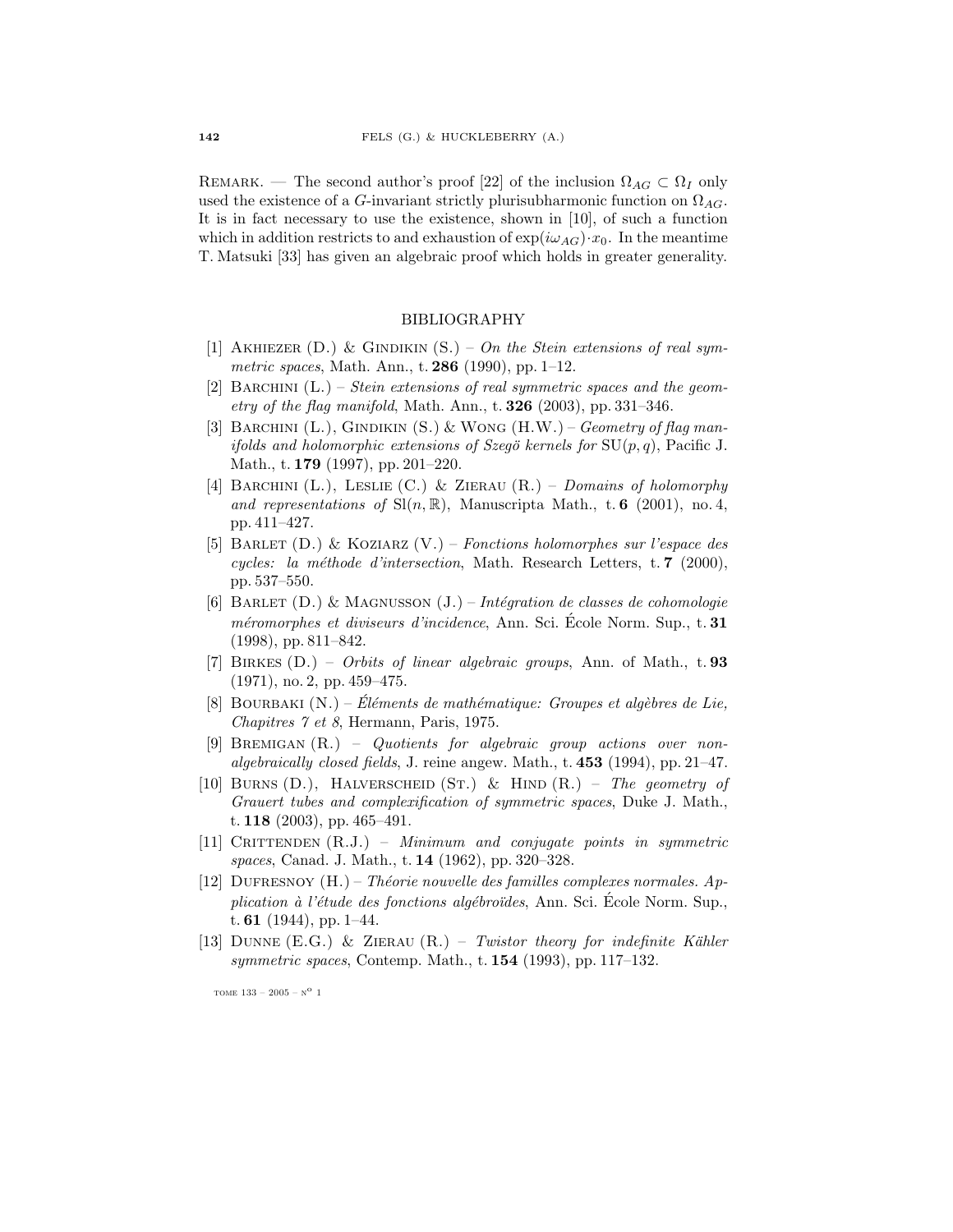- [14] FARAUT  $(J.)$  Fonctions sphériques sur un espace symétrique ordonné de type Cayley, in Representation theory and harmonic analysis (Cincinnati, OH, 1994), vol. 191, 1995, pp. 41–55.
- [15] FELS  $(G.) A$  note on homogeneous locally symmetric spaces, Transform. Groups, t. 2 (1997), pp. 269–277.
- [16] GINDIKIN  $(G.)$  Tube domains in Stein symmetric spaces, in Positivity in Lie theory: Open problems, W. de Gruyter, 1998, pp. 81–98.
- [17] GINDIKIN  $(S. ) \&$  MATSUKI  $(T. )$  *Stein extensions of Riemann symmetric* spaces and dualities of orbits on flag manifolds, MSRI-Preprint 2001-028.
- [18] Heier (G.) Die komplexe Geometrie des Periodengebietes der K3- Flächen, Diplomarbeit, Ruhr-Universität Bochum, 1999.
- [19] HEINZNER  $(P.)$  Equivariant holomorphic extensions of real-analytic *manifolds*, Bull. Soc. Math. France, t.  $121$  (1993), pp. 101–119.
- [20] HEINZNER (P.), HUCKLEBERRY  $(A.)$  & KUTZSCHEBAUCH  $(F.) A$  real analytic version of Abels' Theorem and complexifications of proper Lie group actions, in Complex Analysis and Geometry, Lecture Notes in Pure and Applied Mathematics, Marcel Decker, 1995, pp. 229–273.
- [21] HELGASON  $(S. ) -$  Differential geometry, Lie groups, and symmetric spaces, Pure and Applied Mathematics, vol. 80, Academic Press, 1978.
- [22] HUCKLEBERRY  $(A.) On certain domains in cycle spaces of flag mani$ folds, Math. Ann., t. 323 (2002), pp. 797–810.
- [23] HUCKLEBERRY  $(A.)$  & SIMON  $(A.)$  On cycle spaces of flag domains of  $SL_n(\mathbb{R})$ , J. reine angew. Math., t. 541 (2001), pp. 171–208.
- [24] HUCKLEBERRY  $(A.)$  & WOLF  $(J.A.)$  Cycle spaces of real forms of  $SL_n(\mathbb{C})$ , in Complex Geometry: A Collection of Papers Dedicated to Hans Grauert', Springer-Verlag, 2002, to appear.
- [25] Schubert varieties and cycle spaces, Duke J. Math., t. **120** (2003), pp. 229–249.
- [26] HUMPHREYS  $(J.E.)$  Linear algebraic groups, Graduate Text in Math., vol. 21, Springer, 1975.
- [27] KOBAYASHI (S.) *Hyperbolic complex spaces*, vol. 318, Springer, 1998.
- [28] KOSTANT  $(B.) \& R_{ALLIS}(S.) Orbits and representations associated with$ symmetric spaces, Amer. J. Math., t. **93** (1971), pp. 753–809.
- [29] KRÖTZ  $(B.)$  & STANTON  $(R.J.)$  Holomorphic extensions of representations, I and II, automorphic functions, preprints.
- [30] KUTZSCHEBAUCH  $(F. ) Eigentliche Wirkungen von Liegruppen auf reell$ analytischen Mannigfaltigkeiten, Schriftenreihe des Graduiertenkollegs Geometrie und Mathematische Physik, vol. 5, Ruhr-Universität Bochum, 1994.
- [31] MATSUKI  $(T.)$  The orbits of affine symmetric spaces under the action of minimal parabolic subgroups, J. Math. Soc. Japan, t. 312 (1979), pp. 331– 357.